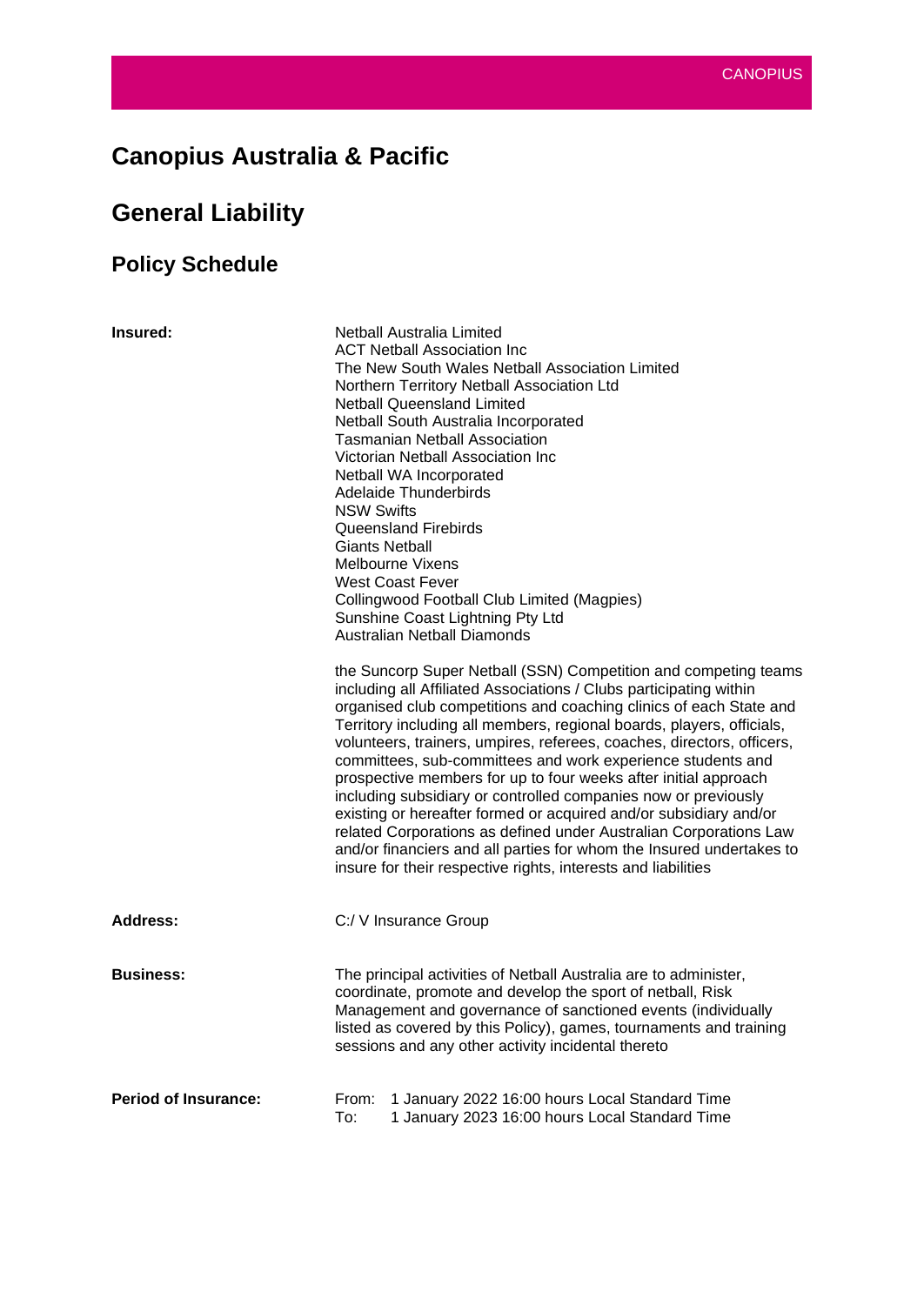|                                                 | The Underwriters hereby give notice of cancellation at the above<br>expiry date. This is for the purposes of review and does not signal the<br>Underwriters intention not to renew the Policy.                                                                                                                                                                          |
|-------------------------------------------------|-------------------------------------------------------------------------------------------------------------------------------------------------------------------------------------------------------------------------------------------------------------------------------------------------------------------------------------------------------------------------|
| <b>Interest Insured:</b>                        | All sums which the Insured shall be legally liable to pay to third<br>parties by reason of:                                                                                                                                                                                                                                                                             |
|                                                 | Injury<br>٠<br>Damage to Property<br><b>Advertising Liability</b><br>۰                                                                                                                                                                                                                                                                                                  |
|                                                 | happening during the Period of Insurance and caused by an<br>Occurrence in connection with the Business                                                                                                                                                                                                                                                                 |
| <b>Geographical Scope:</b>                      | Worldwide but excluding any judgement, award or settlement made<br>within countries which operate under the laws of the United States of<br>America (USA), Canada, Cuba, North Korea or Iran except in respect<br>of:                                                                                                                                                   |
|                                                 | Products exported to the United States of America (USA)<br>a)<br>including its territories and Canada without the knowledge of the<br>Insured, the Insureds agents or employees;<br>Business visits by directors and employees normally resident in<br>b)<br>the Commonwealth of Australia other than employees who are<br>engaged in manual labour during such visits. |
|                                                 | Provided that the Insured has no legal presence in the United States<br>of America (USA) including its territories and Canada                                                                                                                                                                                                                                           |
| <b>Limits of Indemnity:</b>                     |                                                                                                                                                                                                                                                                                                                                                                         |
| <b>Section 1</b><br><b>Public Liability:</b>    | AUD 30,000,000 any one claim or series of claims arising from one<br>occurrence                                                                                                                                                                                                                                                                                         |
| <b>Section 2</b><br><b>Products Liability:</b>  | AUD 30,000,000 any one claim or series of claims arising from one<br>occurrence but in the annual aggregate                                                                                                                                                                                                                                                             |
| <b>Section 3</b><br><b>Pollution Liability:</b> | AUD 30,000,000 any one claim or series of claims arising from one<br>occurrence but in the annual aggregate                                                                                                                                                                                                                                                             |
| <b>Defence Costs:</b>                           | In addition                                                                                                                                                                                                                                                                                                                                                             |
| Deductible:                                     | <b>Netball Australia Limited</b><br>AUD 2,500 (defence costs in addition) any one Occurrence or series<br>of Occurrences arising from one originating cause                                                                                                                                                                                                             |
|                                                 | except for the following:                                                                                                                                                                                                                                                                                                                                               |
|                                                 | All other Insured entities<br>AUD 1,000 (defence costs in addition) any one Occurrence or series<br>of Occurrences arising from one originating cause                                                                                                                                                                                                                   |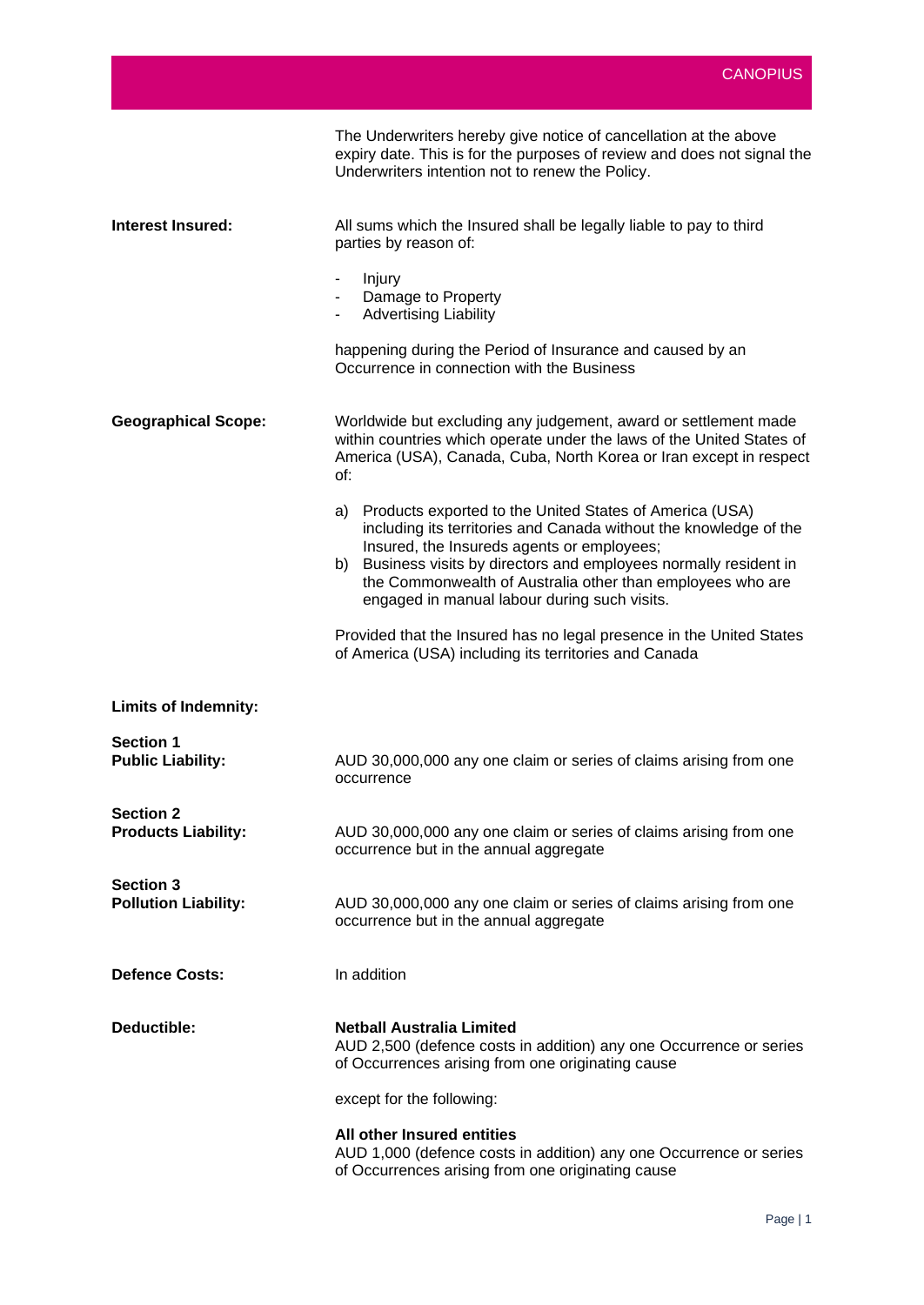|  |  | except for the following: |
|--|--|---------------------------|
|--|--|---------------------------|

|                                                                     | AUD 25,000 (defence costs in addition) any one claim or series of<br>claims made during the period of insurance arising from Sexual<br>Assault/Molestation claims                                                                                                                                                                                                                                                              |
|---------------------------------------------------------------------|--------------------------------------------------------------------------------------------------------------------------------------------------------------------------------------------------------------------------------------------------------------------------------------------------------------------------------------------------------------------------------------------------------------------------------|
| <b>Sub Limits:</b><br><b>Sexual Assault /</b><br><b>Molestation</b> | AUD 250,000 any one claim or series of claims made during the<br>period of insurance but in the annual aggregate                                                                                                                                                                                                                                                                                                               |
| <b>Retroactive Date:</b><br>Sexual Assault /<br><b>Molestation</b>  | 1st January 2010                                                                                                                                                                                                                                                                                                                                                                                                               |
| Policy:                                                             | Canopius General Liability Insurance Policy 2021 (v1.0)                                                                                                                                                                                                                                                                                                                                                                        |
| <b>Endorsements:</b>                                                | Sanctions Exclusion<br>Communicable Disease Exclusion<br><b>Cyber Liability Exclusion</b><br>8.4 Care, Custody & Control Extension<br>Sub Limit: AUD 1,000,000<br>Professional Liability Exclusion Amendment<br>Vicarious Liability from Contractors/Subcontractors<br>Sexual Assault / Molestation Extension<br><b>Contractual Liability Exclusion Amendment</b><br>Member to Member Extension<br>Sanctioned Events Exclusion |
| Premium:                                                            | As advised                                                                                                                                                                                                                                                                                                                                                                                                                     |
| <b>Brokerage:</b>                                                   | As advised                                                                                                                                                                                                                                                                                                                                                                                                                     |
| <b>Order Hereon:</b>                                                | 100%                                                                                                                                                                                                                                                                                                                                                                                                                           |
| <b>Canopius Participation:</b>                                      | 100%                                                                                                                                                                                                                                                                                                                                                                                                                           |
| <b>Security:</b>                                                    | Certain Underwriters at Lloyd's (Syndicate 4444)                                                                                                                                                                                                                                                                                                                                                                               |
| <b>Policy Reference:</b>                                            | 408681AAA                                                                                                                                                                                                                                                                                                                                                                                                                      |
| Signature / Stamp:                                                  | 6 782 5                                                                                                                                                                                                                                                                                                                                                                                                                        |

Date of Signature / Stamp: 1<sup>st</sup> April 2022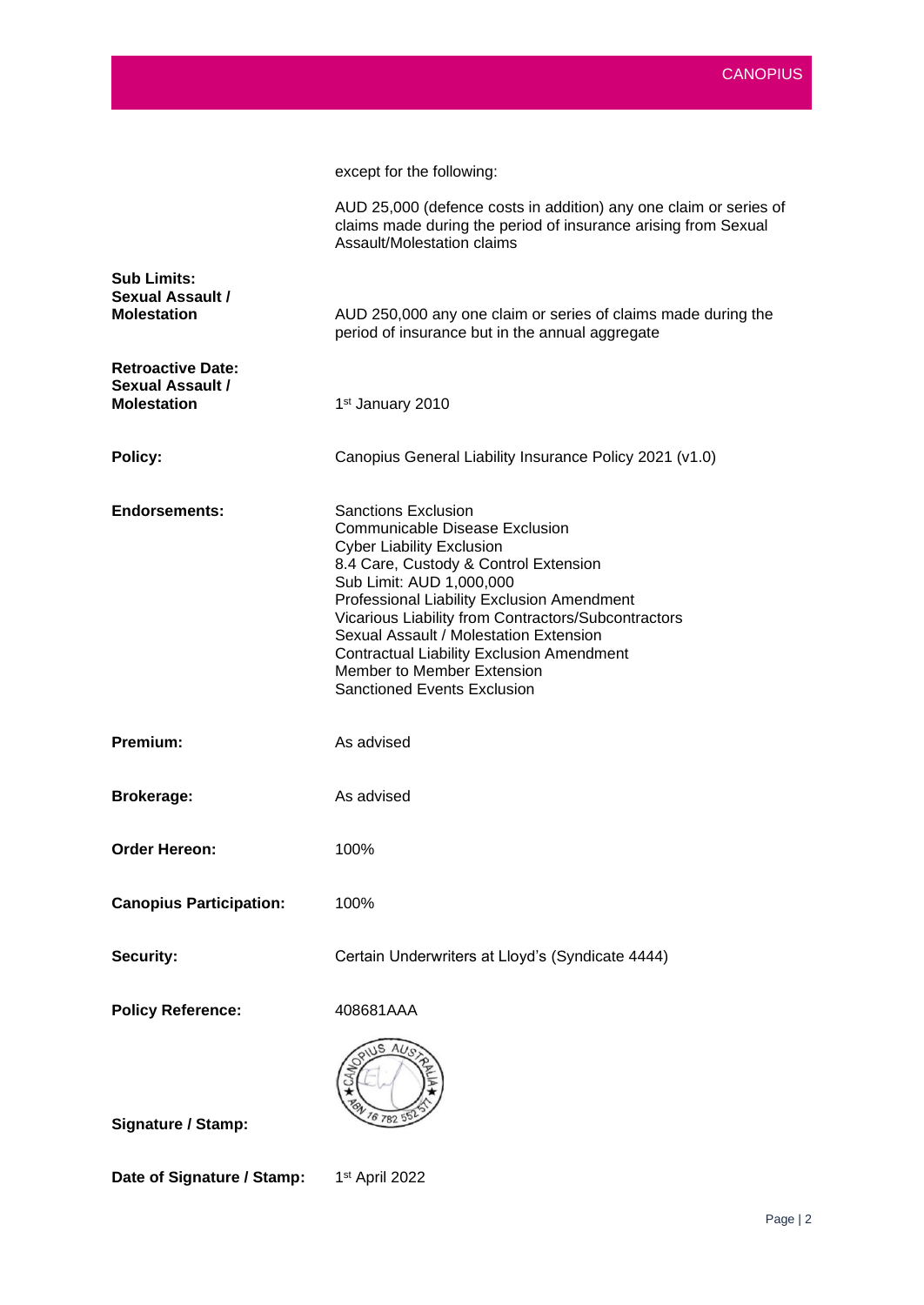#### **Endorsements attaching to and forming part of this Policy are as follows:**

#### **Sanctions Exclusion**

No (re)insurer shall be deemed to provide cover and no (re)insurer shall be liable to pay any claim or provide any benefit hereunder to the extent that the provision of such cover, payment of such claim or provision of such benefit would expose that (re)insurer to any sanction, prohibition or restriction under United Nations resolutions or the trade or economic sanctions, laws or regulations of the European Union, United Kingdom or United States of America.

#### **Communicable Disease Exclusion**

1. Notwithstanding any provision to the contrary within this policy, this policy does not cover all actual or alleged loss, liability, damage, compensation, injury, sickness, disease, death, medical payment, defence cost, cost, expense or any other amount, directly or indirectly and regardless of any other cause contributing concurrently or in any sequence, originating from, caused by, arising out of, contributed to by, resulting from, or otherwise in connection with a Communicable Disease or the fear or threat (whether actual or perceived) of a Communicable Disease.

2. For the purposes of this endorsement, loss, liability, damage, compensation, injury, sickness, disease, death, medical payment, defence cost, cost, expense or any other amount, includes, but is not limited to, any cost to clean-up, detoxify, remove, monitor or test for a Communicable Disease. 3. As used herein, a Communicable Disease means any disease which can be transmitted by means of any substance or agent from any organism to another organism where:

3.1. the substance or agent includes, but is not limited to, a virus, bacterium, parasite or other organism or any variation thereof, whether deemed living or not, and

3.2. the method of transmission, whether direct or indirect, includes but is not limited to, airborne transmission, bodily fluid transmission, transmission from or to any surface or object, solid, liquid or gas or between organisms, and

3.3. the disease, substance or agent can cause or threaten bodily injury, illness, emotional distress, damage to human health, human welfare or property damage.

LMA5396

#### **Cyber Liability Exclusion**

1 Notwithstanding any provision to the contrary within this Reinsurance Agreement or any endorsement thereto this Reinsurance Agreement excludes any CYBER LOSS regardless of any other cause or event contributing concurrently or in any other sequence thereto.

2 Any loss, damage, liability, claim, cost, expense of whatsoever nature directly or indirectly caused by, contributed to by, resulting from, arising out of or in connection with any loss of use, reduction in functionality, repair, replacement, restoration or reproduction of any DATA, including any amount pertaining to the value of such DATA shall not be recoverable hereunder, nor be considered as physical loss or damage for the purposes of this exclusion or any other part of this Reinsurance Agreement.

3 If the Reinsurers allege that by reason of this exclusion any CYBER LOSS sustained by the Reinsured is not covered by this Reinsurance Agreement, the burden of proving the contrary shall fall to the Reinsured.

#### **Definitions**

4 CYBER LOSS means any loss, damage, liability, claim, cost or expense of whatsoever nature directly or indirectly caused by, contributed to by, resulting from, arising out of or in connection with any CYBER ACT or CYBER INCIDENT including, but not limited to, any action taken in controlling, preventing, suppressing or remediating any CYBER ACT or CYBER INCIDENT.

5 CYBER ACT means an unauthorised, malicious or criminal act or series of related unauthorised, malicious or criminal acts, regardless of time and place, or the threat or hoax thereof involving access to, processing of, use of or operation of any COMPUTER SYSTEM.

6 CYBER INCIDENT means: a. any error or omission or series of related errors or omissions involving access to, processing of, use of or operation of any COMPUTER SYSTEM; or b. any partial or total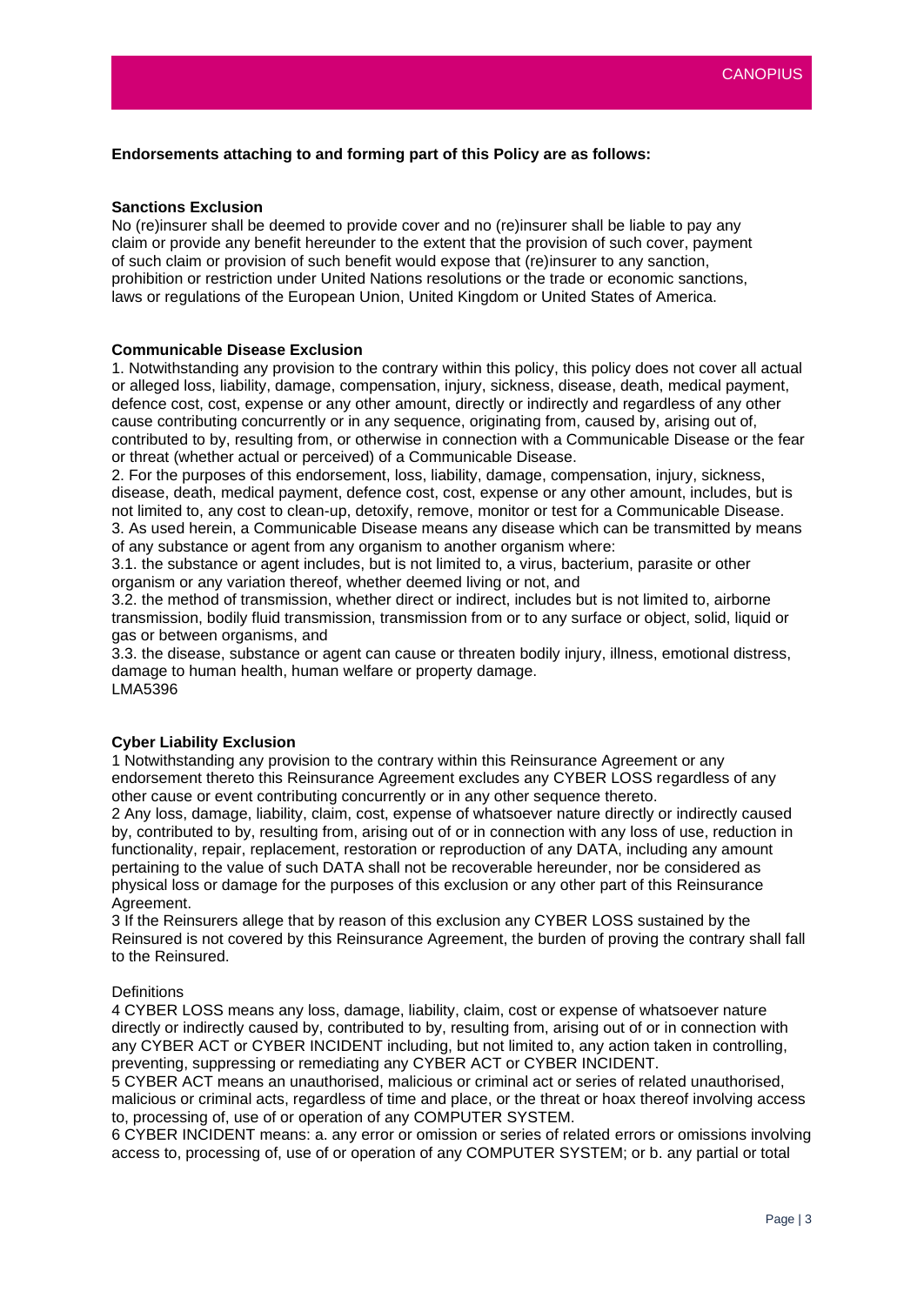unavailability or failure or series of related partial or total unavailability or failures to access, process, use or operate any COMPUTER SYSTEM.

7 COMPUTER SYSTEM means any computer, hardware, software, communications system, electronic device (including, but not limited to, smart phone, laptop, tablet, wearable device), server, cloud or microcontroller including any similar system or any configuration of the aforementioned and including any associated input, output, DATA storage device, networking equipment or back up facility.

8 DATA means information, facts, concepts, code or any other information of any kind that is recorded or transmitted in a form to be used, accessed, processed, transmitted or stored by a COMPUTER SYSTEM.

#### LMA5458

#### **Professional Liability Exclusion Amendment**

Exclusion Professional Liability is deleted and replaced with the following: Exclusion

Professional Liability

the rendering of or failure to render professional advice or service by the Insured or any error or omission connected therewith.

This Exclusion does not apply to:

a. liability arising out of the rendering or failure to render medical advice at the Insured's Premises by Medical Persons employed by the Insured to provide first aid and ancillary medical services;

b. Personal Injury or Property Damage arising from the insured acting in the capacity as administrators, instructors and referees of Netball Australia and their affiliate bodies

All other Policy terms and conditions remain unchanged

#### **Vicarious Liability from Contractors/Subcontractors**

It is hereby declared and agreed that the Underwriters indemnify the Insured for their vicarious liability arising from or caused by contractors and/or subcontractors.

For the avoidance of doubt however, this Policy does not cover the direct liabilities of such contractors and/or subcontractors unless they are designated as an Insured.

All other Policy terms and conditions remain unchanged

#### **Sexual Assault / Molestation Extension**

This extension operates on a 'claims made and notified' basis. This means that the policy covers You for Claims made against You and notified to Us during the Period of Insurance.

Where You give notice in writing to Us of any facts that might give rise to a claim against You as soon as reasonably practicable after You become aware of those facts but before the expiry of the Period of Insurance, You may have rights under Section 40(3) of the Insurance Contracts Act 1984 to be indemnified in respect of any Claim subsequently made against You arising from those facts notwithstanding that the Claim is made after the expiry of the Period of Insurance. The terms of the Policy and the effect of the Policy is that you are not covered for Claims made against You after the expiry of the Period of Insurance.

The following Section Sexual Molestation is added to the Policy.

We will Cover You for Your legal liability to pay:

(a) all sums by way of compensation, and

(b) all costs awarded against You in respect of Personal Injury

as a result of a Claim or Claims first made against You (provided You are not the perpetrator), or any facts and/or circumstances first notified to You, and notified in writing to Us during the Period of Insurance arising out of sexual and/or child assault, abuse or molestation or attempt at such assault, abuse or molestation committed or alleged to have been committed.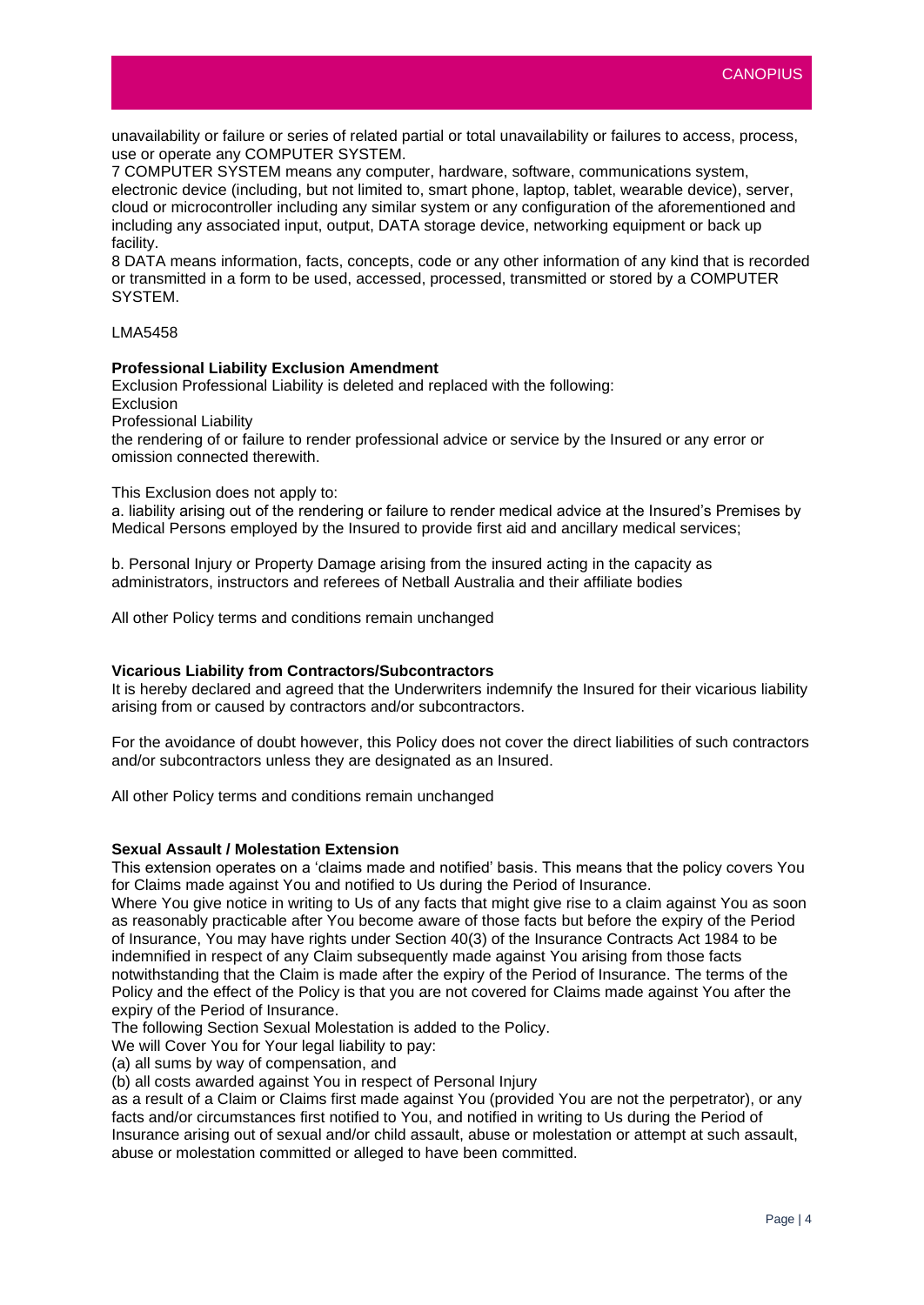We will indemnity You in accordance with this Section provided that We will only be liable after the exhaustion of the Deductible.

#### Operational Clause

We will pay in respect of Personal Injury;

(a) all sums which You become legally liable to pay by way of Compensation as a result of a Claim or Claims first made against You, or any facts and/or circumstances first notified to You, and notified in writing to Us during the Period of Insurance stated in the Policy Schedule arising out of sexual and/or child assault, abuse or molestation or attempt at such assault, abuse or molestation committed or alleged to have been committed;

(b) all costs awarded against You.

Limit of Liability

(a) Our maximum liability for any one Claim or series of Claims made and reported to Us during the Period of Insurance will not exceed AUD 250,000

(b) Our total aggregate liability during any one Period of Insurance will not exceed AUD 250,000 (c) the Limit of Liability is inclusive of costs and expenses

#### **Definition**

For the purposes of this Section only "Claim" or "Claims" means:

(a) any writ, statement of claim, summons, application or other originating legal or arbitral process, cross claim, counterclaim or third or similar party notice issued against or served upon You; (b) the receipt by You of any written or verbal notice, or demand for Compensation, in respect of alleged sexual and/or child assault, abuse or molestation, or attempt at such assault, abuse or molestation committed or alleged to have been committed;

(c) the receipt by You of any written or verbal notice of any facts and/or circumstances and/or allegations of sexual and/or child assault, abuse or molestation or attempt at such assault, abuse or molestation committed or alleged to have been committed;

(d) the receipt by You of any written or verbal notice of any facts and/or circumstances and/or allegations which are required to be reported to any Federal, State or Territory Government body.

#### **Exclusions**

This Section does not cover liability for claims arising from:

(a) sexual and/or child assault, abuse or molestation or attempt thereat which occurred or is alleged to have occurred prior to the Retroactive Date;

(b) any facts or circumstances and/or allegations of which You become aware prior to the commencement of the Period of Insurance, which a reasonable person would have considered as facts and/or circumstances which may give rise to a Claim or Claims under this Policy;

(c) Claims made, threatened or intimated against You prior to the commencement of the Period of Insurance;

(d) Claims made after the expiry of the Period of Insurance even though the event giving rise to the claim may have occurred during the Period of Insurance;

(e) Claims notified or arising out of facts or circumstances notified (or which ought reasonably to have been notified) under any previous policy;

(f) for any fines or penalties or the costs of defending any criminal proceedings;

(g) for any Claim or Claims which are or would be subject to the jurisdiction of the Courts of the United States of America or the Dominion of Canada.

#### Retroactive Date

The retroactive date is listed in the Schedule

#### **Conditions**

As a Condition precedent to Your right to be indemnified under this Endorsement You shall give notice in writing to Us as soon as practicable and during the Period of Insurance of:

(a) any Claim or claims made against You;

(b) of the receipt of notice from any person of an intention to make a Claim against You;

(c) of the receipt of any written or verbal notice of any facts and/or circumstances and/or allegations of sexual and/or child assault, abuse or molestation or attempt at such assault, abuse or molestation committed or alleged to have been committed.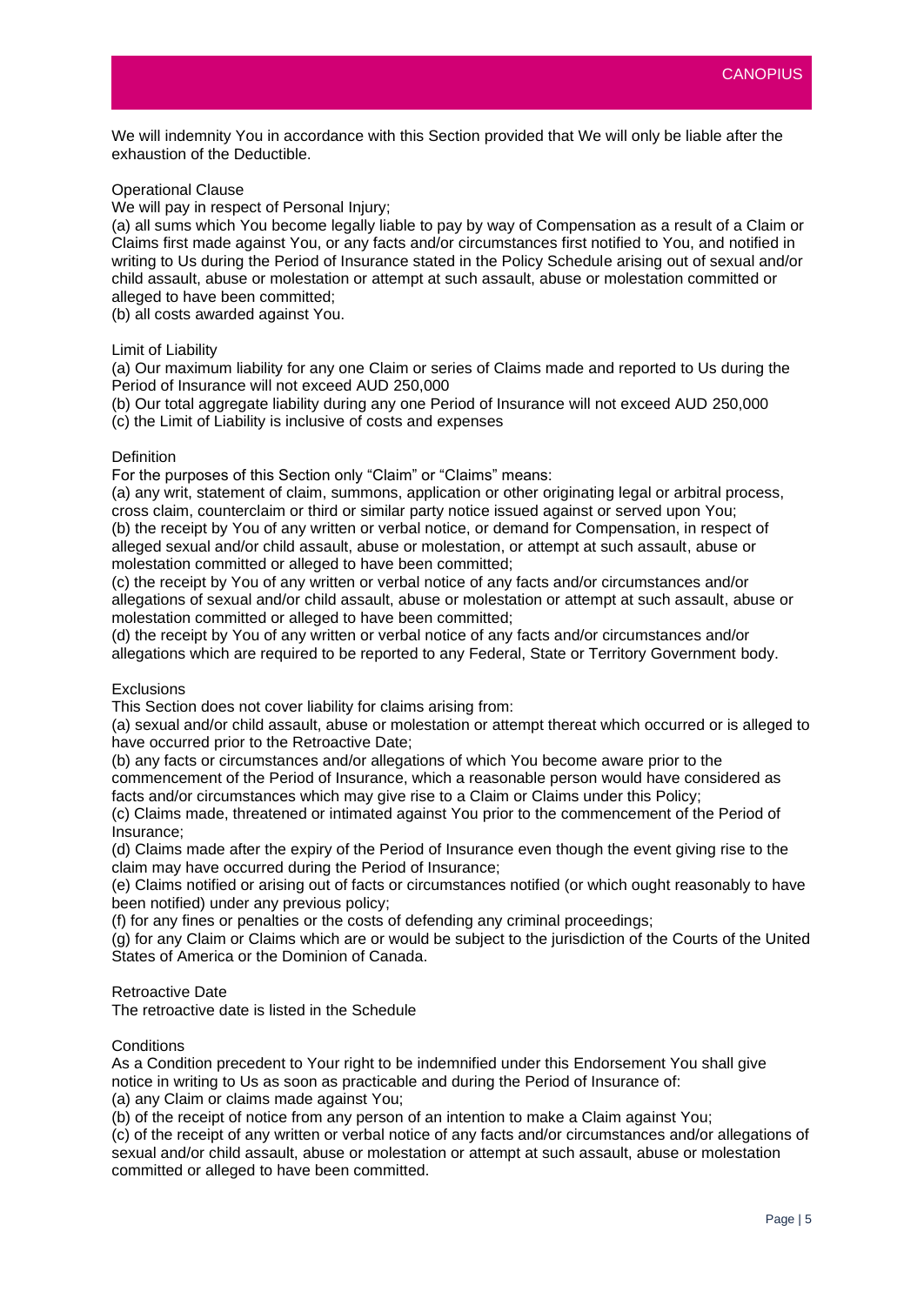#### Deductible

(a) You shall bear the first AUD 25,000 (inclusive of costs and expenses in the Defence of claims) of any one Claim.

(b) For the purpose of determining the Deductible all acts of sexual and/or child assault, abuse or molestation or attempt(s) thereat suffered by any individual claimant shall be deemed to be arising out of one originating cause. If there is more than one claimant, all acts of sexual and/or child assault, abuse or molestation or attempt(s) thereat suffered by each individual claimant shall be deemed to be arising out of separate original causes.

Other than as amended above, the terms, Definitions, Exclusions and Conditions of this Policy shall continue to apply.

#### **Contractual Liability Exclusion Amendment**

The following Exclusion Contractual Liability is deleted and replaced with the following, from the policy described above.

#### Exclusion

Contractual Liability

liability assumed under any contract or agreement. This Exclusion does not apply to: (a) liability which would have been imposed by law in the absence of such contract or agreement; (b) liability assumed by the Insured under a written contract or agreement, but only in respect of Injury, Damage or Advertising Injury which occurs after the execution of such contract or agreement.

All other Policy terms and conditions remain unchanged.

#### **Member to Member Extension**

The Underwriters indemnify the Insured for liability for Injury and/or Damage caused by one Member to another Member whilst at any premises owned or occupied by the Insured or at any event organized by the Insured.

The following Definition titled Member is added to the Policy described above.

"Member" means any person who has current membership including one-day license holders.

All other Policy terms and conditions remain unchanged

#### **Sanctioned Events Exclusion**

The following Exclusion Sanctioned Events is added to the policy described above. Exclusion Sanctioned Events Any Sanctioned Event. However this Exclusion does not apply to:

(a) liability assumed by the Insured for any Sanctioned Event as specified in the Schedule, but only in respect of Injury, Damage or Advertising Injury

For the purpose of this endorsement

"Sanctioned Event" means any event sanctioned by the Insured for incorporation of coverage to be provided in this Policy.

All other Policy terms and conditions remain unchanged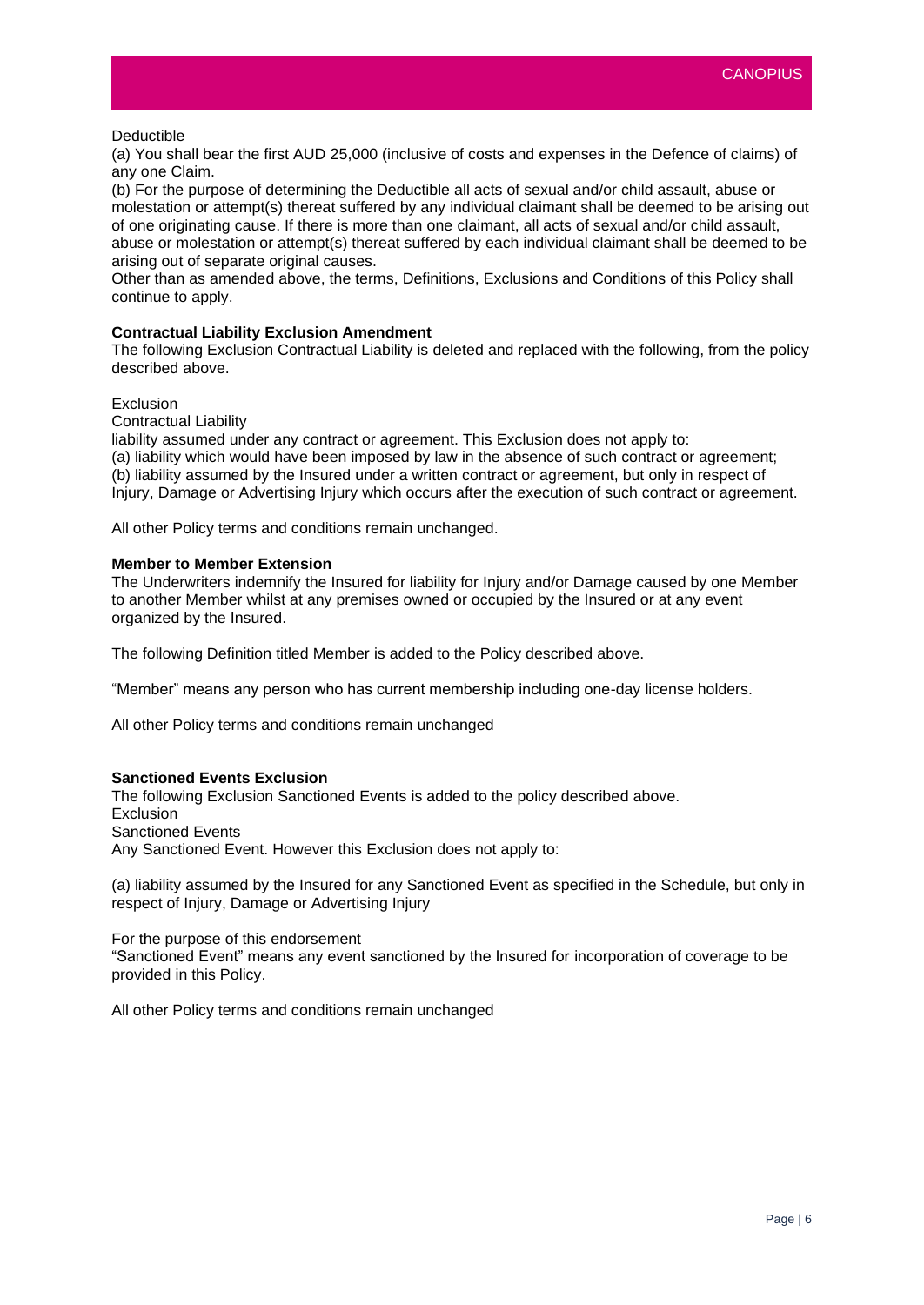### General Liability Insurance Policy Wording

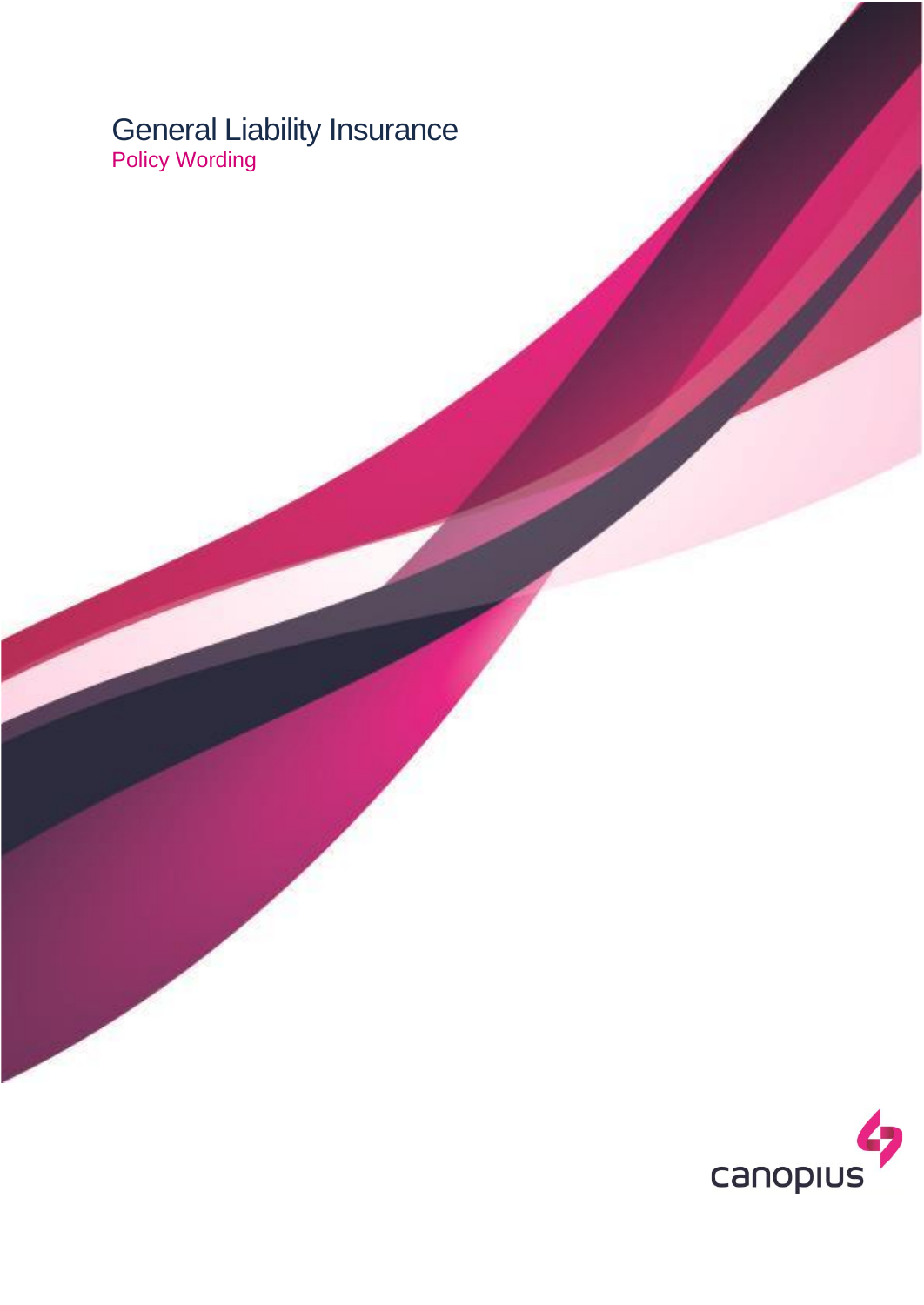### **Important Information**

#### <span id="page-8-0"></span>**About Canopius**

The insurers of this Policy are the underwriters of Canopius Syndicate 4444 at Lloyd's ("Underwriters", "We", "Us" or "Our").

Canopius Asia Pte Ltd t/as Canopius Australia & Pacific ABN: 16 782 552 577, AFS License No. 520341 has been authorised by the Underwriters to act on their behalf to deal in and provide general advice and handle and settle Claims in relation to this insurance. Canopius Asia Pte Ltd t/as Canopius Australia & Pacific is an Australian Financial Services Licensee authorised to deal in and provide general advice on general insurance products.

Canopius Asia Pte Ltd t/as Canopius Australia & Pacific has a binding authority which means it can enter into, vary or cancel this insurance and handle and settle Claims without reference to Us provided it acts within the binding authority. When providing these services, Canopius Asia Pte Ltd t/as Canopius Australia & Pacific acts for Us and does not act on Your behalf.

#### <span id="page-8-1"></span>**About Lloyd's**

Lloyd's is the world's specialist insurance and reinsurance market. With expertise earned over centuries, Lloyd's is the foundation of the insurance industry and the future of it. Led by expert underwriters and brokers who cover more than 200 territories, the Lloyd's market develops the essential, complex and critical insurance needed to underwrite human progress. Backed by diverse global capital and excellent financial ratings, Lloyd's works with a global network to grow the insured world - building resilience for businesses and local communities and strengthening economic growth around the world.

#### <span id="page-8-2"></span>**About the Policy**

Where Underwriters agree to enter into a Policy, it is a contract between Underwriters and the Insured (see the definition of "Insured" for details of who is covered by this term). The Policy is entered into subject to the payment to Underwriters of the premium by the Insured, including government taxes and charges, and the Policy terms and conditions (including Limits of Indemnity and the Deductibles).

We will provide insurance in accordance with the terms of this Policy. This Policy is made up of this Policy wording which sets out Our standard terms, and Schedule (which We issue to confirm the issue of the contract and which contain additional information specific to the Insured and the Policy), and any agreed endorsements. Please read them carefully to ensure that this Policy meets Your requirements. These are all important documents and should be carefully read together and kept in a safe place for future reference.

To be valid, this Policy must have attached to it a Schedule signed by an authorised officer of Canopius Asia Pte Ltd t/as Canopius Australia & Pacific.

#### <span id="page-8-3"></span>**Notices**

We will send all notices in relation to the Policy to:

- the Insured's nominated insurance intermediary, until Underwriters receive written notice to the contrary from the Insured named in the Schedule;
- if there is no nominated intermediary, the Insured specified in the Schedule, acting on behalf of all the Insureds.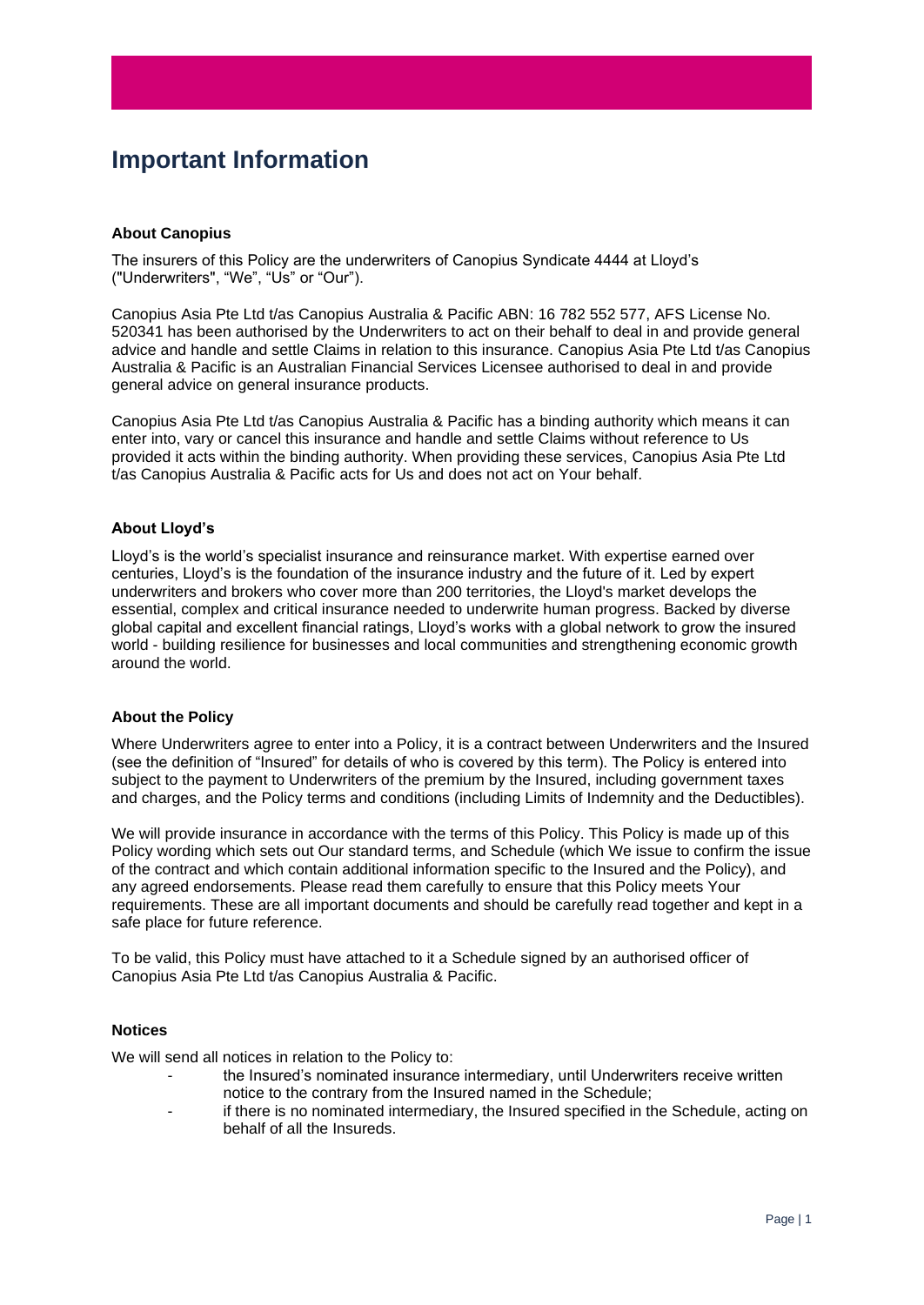#### <span id="page-9-0"></span>**General Insurance Code of Conduct**

Lloyd's Australia subscribes to the Insurance Council of Australia's General Insurance Code of Practice with the exception of any claims adjusted outside of Australia. Canopius Asia Pte Ltd t/as Canopius Australia & Pacific and Certain Underwriters at Lloyd's proudly support the General Insurance Code of Practice. The purpose of Code is to raise standards of practice and service in the general insurance industry.

The objectives of the Code are:

- to commit Us to high standards in Our product and service offerings;
- to promote better, more informed and transparent relations between Us and Our customers;
- to maintain and promote trust, integrity and confidence in the general insurance industry;
- to provide fair and effective mechanisms for the resolution of complaints and disputes between Us and the Insured; and
- to promote proactive and continuous improvement of the general insurance industry through education and training.

A copy of the code is available from the Code's dedicated website www.codeofpractice.com.au.

#### <span id="page-9-1"></span>**Privacy**

Canopius Asia Pte Ltd t/as Canopius Australia & Pacific is committed to protecting the privacy of the personal information You provide Us. Canopius Asia Pte Ltd t/as Canopius Australia & Pacific collects, uses and retains Your personal information in accordance with the National Privacy Principles. For full details on how We use Your information, please refer to our Privacy Notice available on Our website [www.canopius.com/privacy.](http://www.canopius.com/privacy)

We need to collect the personal information on the applicable proposal form to consider Your application for insurance and to determine the Premium (if Your application is accepted) when You are applying for, changing or renewing an insurance Policy with Us. This information will also be used if You lodge a claim under Your Policy. We may also need to request additional information from You in connection with Your application or a claim. If You do not provide Us with this information, or any additional information We request, We may not be able to process Your application or offer You insurance cover or respond to any claim.

We may disclose the personal information We collect:

- To Our relevant employees and related entities involved in delivering our services;
- If Your insurance broker collects this form from You, to that broker;
- To facilitators such as legal firms, professional experts such as accountants, actuaries, engineers and technology experts;
- To Our appointed third party administrators (TPAs) for claims assessment and administration services;
- To Our service providers based within Australia or overseas such as the United Kingdom, who assist us in delivering our services;
- To the insurance companies with whom We transact business:
- To the Lloyd's Syndicates We represent (which are located in the United Kingdom);
- To insurance reference bureau or credit reference bureau;
- To reinsurers or reinsurance brokers (which may include reinsurers located outside of Australia).

Where We do disclose the information as above the recipient may hold the information in accordance with its own privacy statement/policies. Those may include, by way of example, disclosing the information to and storage of that information by its associated entities which may be located overseas. We may also be required to provide Your personal information to others for purposes of public safety and law enforcement and if required by law or by a law enforcement body to do so.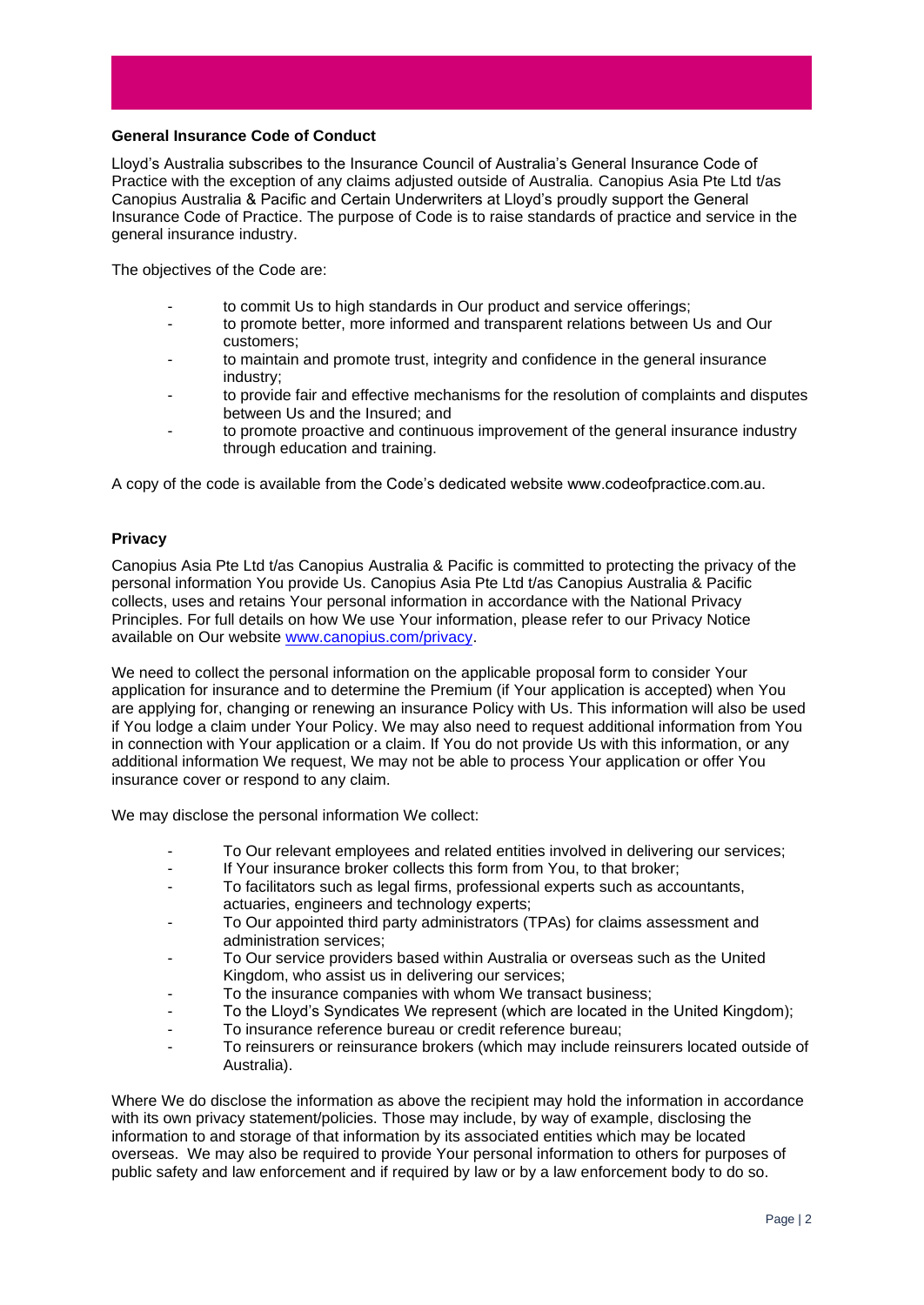You may request access to Your personal information and where necessary, correct any errors in this information (some restrictions and costs may apply). If You would like to access a copy of Your personal information or You wish to correct or update Your personal information, please contact Us by email at [privacy@canopius.com](mailto:privacy@canopius.com) or call Us on +61 (0)2 8537 3500.

By completing and returning a proposal form or providing Us with any additional information in connection with Your application, You agree to us using and disclosing Your information as set out above. This consent to the use and disclosure of Your personal information remains valid unless You alter or revoke it by giving Us written notice. When You give Us personal information about other individuals, we rely on You to have made or make the individual aware that You will or may provide their personal information to us and the types of other parties and service providers We may provide it to, the relevant purposes We and the other parties and service providers will use it for, and how they can access it. If You have not done or will not do either of these things, You must tell us before You provide the relevant personal information to Us.

#### <span id="page-10-0"></span>**How to Contact Us**

Enquiries of a general nature should be addressed to Canopius Asia & Pacific and should be sent to:

Canopius Asia Pte Ltd t/as Canopius Australia & Pacific Suite 25.04 Level 25, 52 Martin Place, Sydney NSW 2000, T: +61 (0)2 8537 3500 E: info@Canopius.com

CLAIMS: All enquiries specific to making a claim and or notice of an event which is likely to give rise to a claim, please refer to the section below, How to Make a Claim.

COMPLAINTS: Any complaint relating to this Policy, please contact Your broker contact in the first instance and refer to the section below, How to Make a Complaint.

#### <span id="page-10-1"></span>**How to Make a Claim**

You or any person entitled to claim under this Policy must give Us or Our authorised agent written notice of any event which is likely to give rise to a claim, within thirty (30) days, or as soon as is reasonably practicable.

Please send the notice to: DWF Claims Level 29, 85 Castlereagh Street, Sydney NSW, 2000

Once notified of Your claim, DWF will provide You with all the necessary claim forms. You must complete these forms in full and return to DWF along with all other information and documentation that is relevant to Your claim in order to ensure a quick and efficient claims assessment. These may include and are not limited to any invoices, medical certificates, Medical Practitioner reports, and employer reports. A failure to provide relevant information could delay processing of Your claim.

Any payments will be made in Australian Dollars (AUD) unless otherwise shown in the Policy Schedule.

#### <span id="page-10-2"></span>**How to Make a Complaint**

Lloyd's aim is to provide the highest service to its Australian policyholders and, to this end, has developed the following procedures for the fair handling of complaints from Lloyd's policyholders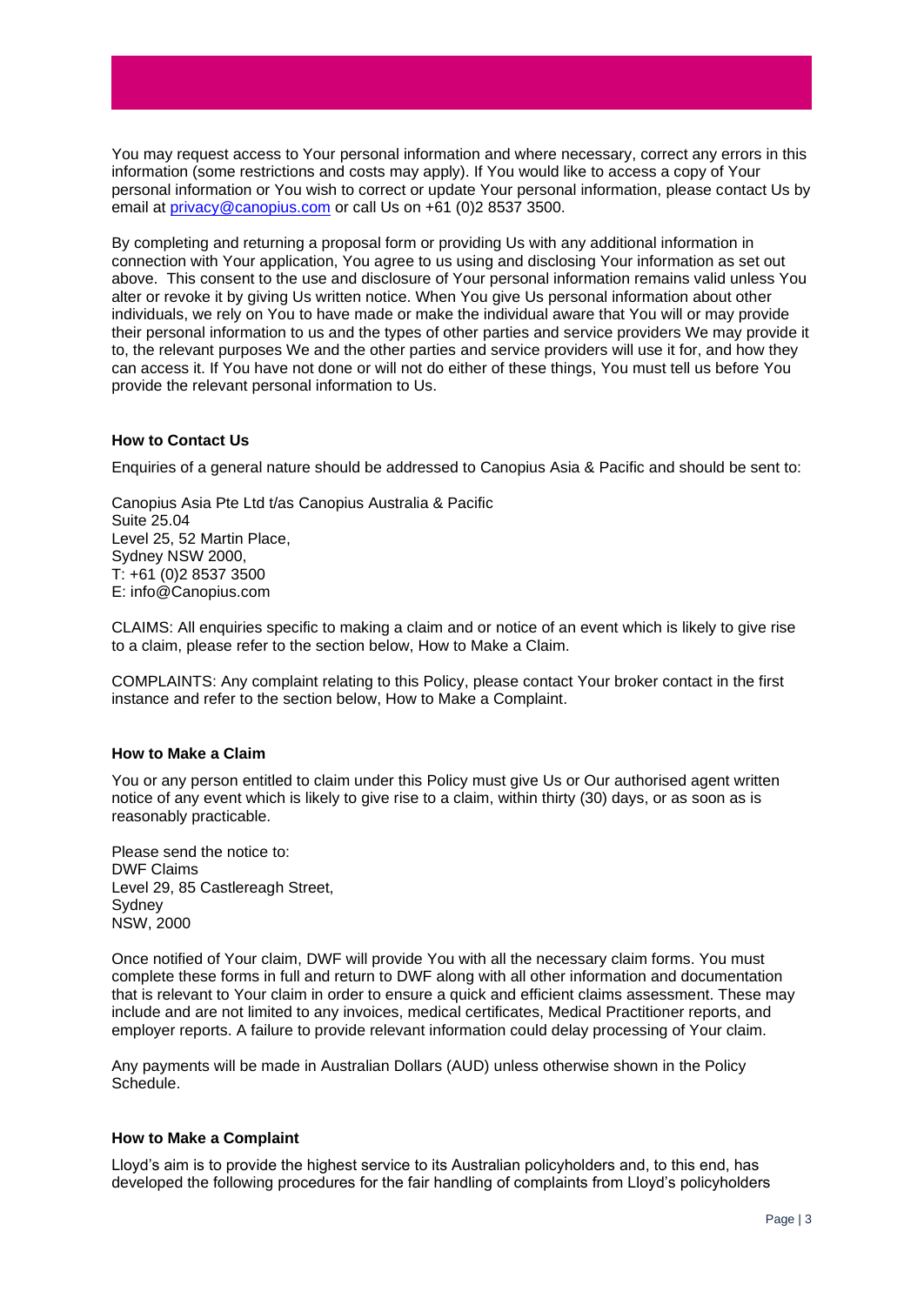including Insured's under this Policy. There are established procedures for dealing with complaints and disputes regarding Your insurance or claim.

If You have any concerns or wish to make a complaint in relation to this policy, Our services or Your insurance claim, please let Us know and We will attempt to resolve Your concerns in accordance with Our Internal Dispute Resolution procedure. Please contact Us in the first instance:

Attention: Complaints Office

Canopius Asia Pte Ltd t/as Canopius Australia & Pacific Suite 25.04 Level 25, 52 Martin Place, Sydney NSW 2000, T: +61 (0)2 8537 3500 E: Complaintsinbox@canopius.com

We will acknowledge receipt of Your complaint within 1 business day via phone or email and do Our utmost to resolve the complaint to Your satisfaction within 10 business days.

If We cannot resolve Your complaint to Your satisfaction, We will escalate Your matter to Lloyd's Australia who will review Your complaint within 10 business days. You will be kept informed of the review of Your complaint every 10 business days.

Lloyd's contact details are:

Lloyd's Australia Limited Telephone: +61 (0)2 8298 0783 Email: idraustralia@lloyds.com Post: Suite 1603 Level 16, 1 Macquarie Place SYDNEY NSW 2000

A final decision will be provided to You within 30 calendar days of the date on which You first made the complaint unless certain exceptions apply.

You may refer your complaint to the Australian Financial Complaints Authority (AFCA), if Your complaint is not resolved to Your satisfaction within 30 calendar days of the date on which You first made the complaint or at any time.

AFCA can be contacted as follows: Telephone: 1800 931 678 Email: info@afca.org.au Post: GPO Box 3 MELBOURNE VIC 3001 Website: www.afca.org.au

AFCA is an independent body that operates nationally in Australia and aims to resolve disputes between You and Your insurer. AFCA provides fair and independent financial services complaint resolution that is free of charge to consumers. Determinations made by AFCA are binding upon Us.

Your complaint must be referred to AFCA within 2 years of the final decision, unless AFCA considers special circumstances apply. If Your complaint is not eligible for consideration by AFCA, You may be referred to the Financial Ombudsman Service (UK) or You may seek independent legal advice. You can also access any other external dispute resolution or other options that may be available to You.

The Underwriters accepting this Insurance agree that:

- if a dispute arises under this Insurance, this Insurance will be subject to Australian law and practice and the Underwriters will submit to the jurisdiction of any competent Court in the Commonwealth of Australia;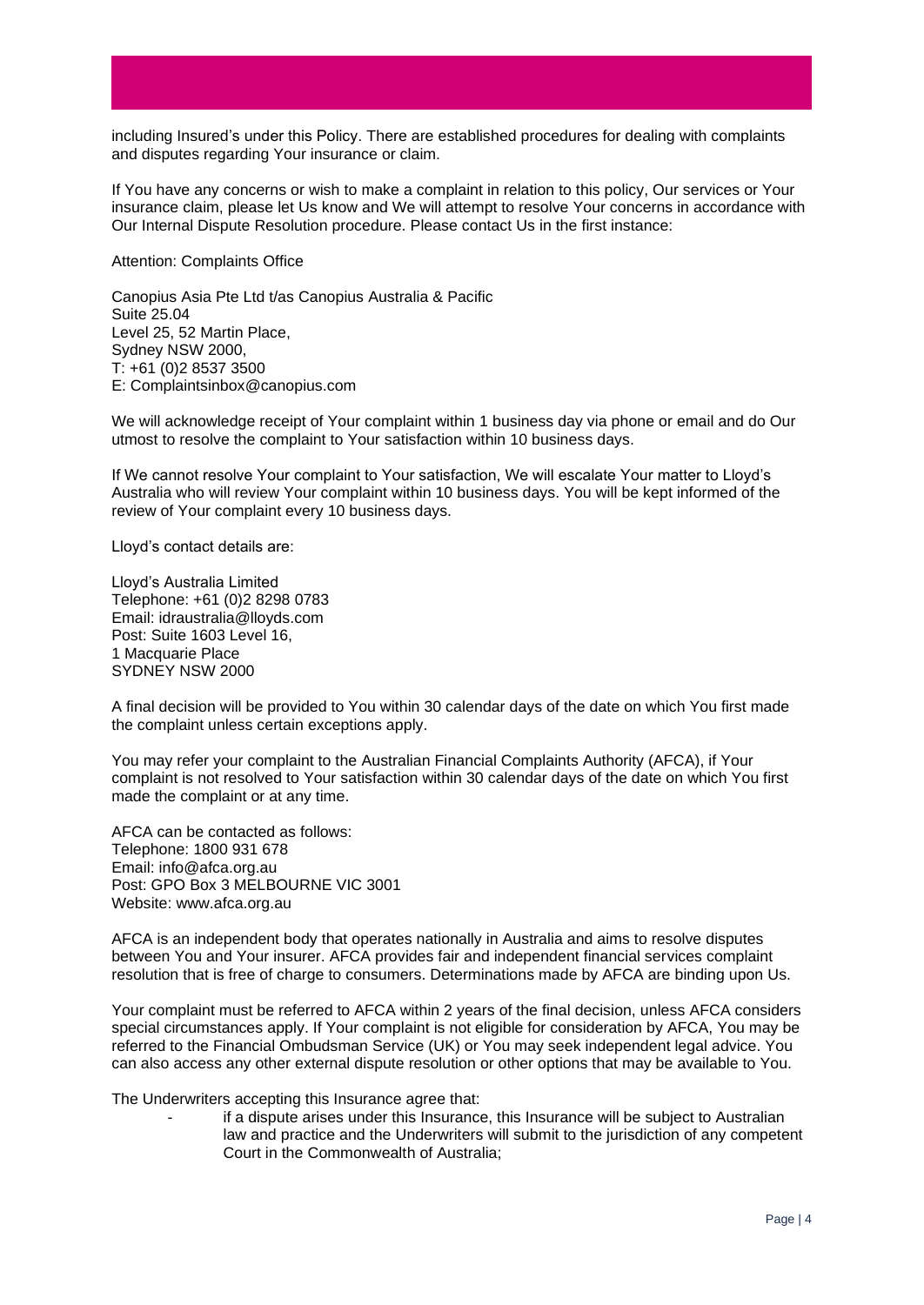any summons notice or process to be served upon the Underwriters may be served upon:

Lloyd's Underwriters' General Representative in Australia Suite 1603 Level 16 1 Macquarie Place SYDNEY NSW 2000

who has authority to accept service on the Underwriters' behalf;

if a suit is instituted against any of the Underwriters, all Underwriters participating in this Insurance will abide by the final decision of such Court or any competent Appellate Court.

#### <span id="page-12-0"></span>**Several Liability**

The subscribing Insurers obligations under the contracts of insurance to which they subscribe are several and not joint and are limited solely to their individual subscriptions. The subscribing Insurers are not responsible for the subscription of any co-subscribing Insurer who for any reason does not satisfy all or part of its obligations.

#### <span id="page-12-1"></span>**Your Duty of Disclosure**

This Policy is subject to the Insurance Contracts Act 1984 (Act). Under that Act You have a Duty of Disclosure. Before You take out insurance with Us, You have a duty to tell Us of everything that You know, or could reasonably be expected to know, may affect Our decision to insure You and on what terms. If You are not sure whether something is relevant You should inform Us anyway.

You have the same duty to inform Us of those matters before You renew, extend, vary, or reinstate Your contract of insurance. The duty applies until the Policy is entered into, or where relevant, renewed, extended, varied or reinstated (Relevant Time). If anything changes between when the answers are provided to Us or disclosures are made and the Relevant Time, You need to tell Us.

Your duty however does not require disclosure of matters that:

- reduce the risk;
- are common knowledge;
- We know or, in the ordinary course of Our business, ought to know; or
- We have indicated We do not want to know.

If You do not comply with Your duty of disclosure, We may be entitled to:

- reduce Our liability for any claim;
- cancel the contract:
- refuse to pay the claim; or
- avoid the contract from its beginning, if Your non-disclosure was fraudulent.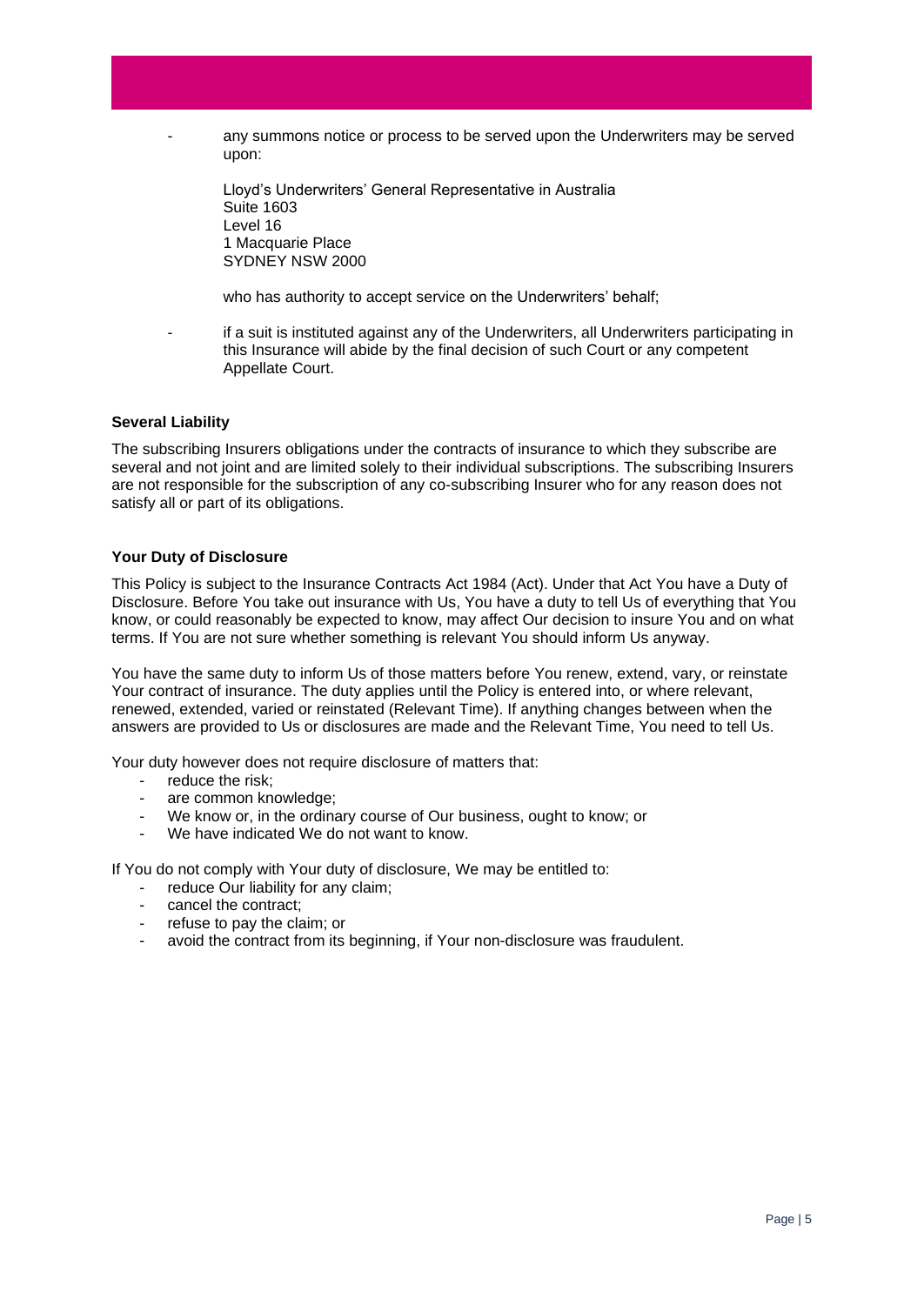# **Table of Contents**

| 1  |  |
|----|--|
| 2  |  |
|    |  |
|    |  |
| 5  |  |
|    |  |
| 6  |  |
|    |  |
|    |  |
| 8  |  |
| 9  |  |
|    |  |
| 10 |  |
| 11 |  |
| 12 |  |
| 13 |  |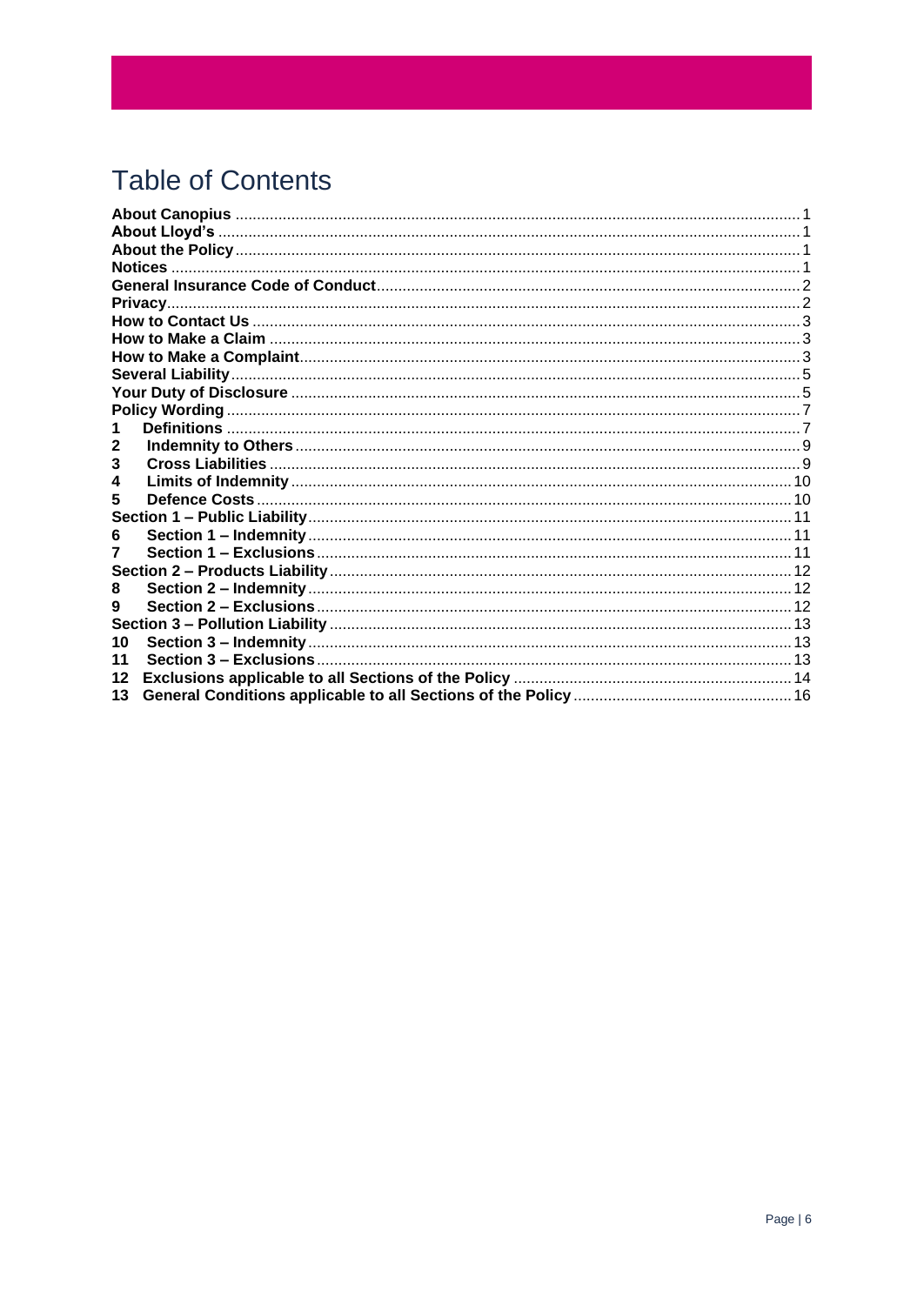# <span id="page-14-0"></span>Policy Wording

### <span id="page-14-1"></span>**1 Definitions**

For the purpose of this Policy:

- 1.1 Advertising Liability means:
	- 1.1.1 infringement of copyright of, or passing off a title or slogan;
	- 1.1.2 unfair competition, piracy or idea misappropriation contrary to an implied contract;
	- 1.1.3 invasion of privacy;
	- 1.1.4 defamation, libel, slander,

committed or alleged to have been committed during the Period of Insurance in any advertisement, publicity article, broadcast or telecast arising out of the Insured's advertising activities or any advertising activities conducted on the Insured's behalf, in the course of advertising the products, goods or services related to those products.

- 1.2 Business means the business stated in the Schedule conducted from the premises of the Insured and shall include:
	- 1.2.1 the ownership, repair and maintenance of the Insured's own property
	- 1.2.2 provision and management of canteen, social, sports and welfare organisations for the benefit of any Person Employed and medical, firefighting and security services
	- 1.2.3 private work undertaken by any Person Employed for any director or partner of the Insured with the prior consent of the Insured
- 1.3 Computer Virus means an executable program or computer code that is selfreplicating, requires a host program or executable segment in which it can be contained, and which destroys or alters the host, program or other computer code or data, causing undesired program, application or computer system operation.
- 1.4 Damage means physical loss, destruction or damage to tangible property.
- 1.5 Deductible means the first amount of each Occurrence which is payable by the Insured as stated in the Schedule. The Deductible applies to all amounts payable under this Policy.
- 1.6 Defence Costs means costs and expenses incurred by the Insured with the written consent of the Underwriters in the defence or settlement of any claim, suit or proceedings which are covered by indemnity under this Policy, including legal expenses arising out of representation at any inquest or inquiry or arising out of the defence of any proceedings in a Court of Summary Jurisdiction in respect of matters which may form the subject of indemnity by this Policy
- 1.7 Endorsement means a written attachment forming part of this Policy noting any changes to this policy
- 1.8 Injury means bodily injury, death, illness or disease to any person
- 1.9 Insured, You or Your means:
	- 1.9.1 the person, persons or corporate body named in the Schedule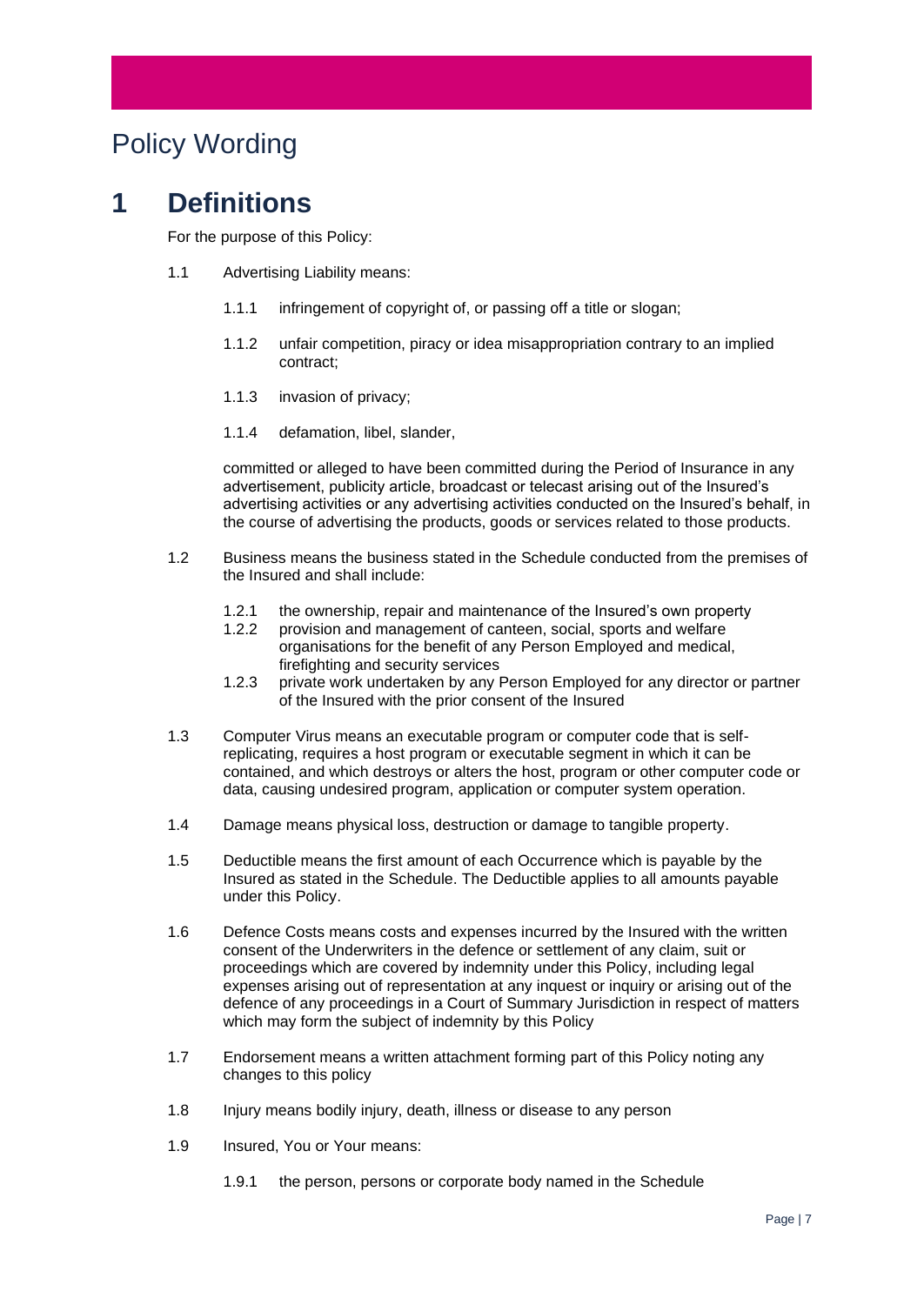- 1.9.2 subsidiary companies of the Insured notified to and accepted in writing by the **Underwriters**
- 1.10 Internet Operations means:
	- 1.10.1 transfer of computer data or programmes by use of electronic mail systems by the Insured or the Insured's employees, including for the purpose of this definition only, part-time and temporary staff, contractors and others within the lnsured's organisation whether or not such data or programmes contain any malicious or damaging code, including but not limited to Computer Virus;
	- 1.10.2 access through the Insured's network to the world wide web or a public internet site by the Insured or the Insured's employees, including for the purpose of this definition only, part-time and temporary staff, contractors and others within the lnsured's organisation;
	- 1.10.3 access to the Insured's intranet, services or products which is made available through the world wide web for the Insured's customers or others outside the Insured's organisation; and
	- 1.10.4 the operation and maintenance of the Insured's web site.
- 1.11 Occurrence means:
	- 1.11.1 an event, including continuous or repeated exposure to substantially the same general conditions which in either case results in Injury, Damage or Advertising Liability neither expected or intended from the standpoint of the Insured; or
	- 1.11.2 any event or any series of events consequent upon or attributable to one source or original cause shall be deemed to be one occurrence; which in either case results in Injury, Damage or Advertising Liability neither expected or intended from the standpoint of the Insured.

For the purposes of this Clause 1.11 Advertising Liability arising out of or in connection with the same injurious material or act regardless of the frequency or repetition thereof, the number and kind of media used or the number of claimants shall be deemed to be one occurrence.

- 1.12 Period of Insurance means the period of insurance stated in the Schedule
- 1.13 Person Employed means any:
	- 1.13.1 employee being a person under a contract or service or apprenticeship with the Insured
	- 1.13.2 labour master and persons supplied by them
	- 1.13.3 person employed by labour only sub-contractors
	- 1.13.4 self employed person under the control of the Insured
	- 1.13.5 person hired to or borrowed by the Insured
	- 1.13.6 person undertaking study or work experience or youth training scheme with the Insured working for the Insured in connection with the Business
- 1.14 Policy means the contract comprising of the Schedule, terms, conditions, exclusions together with any additional Endorsement.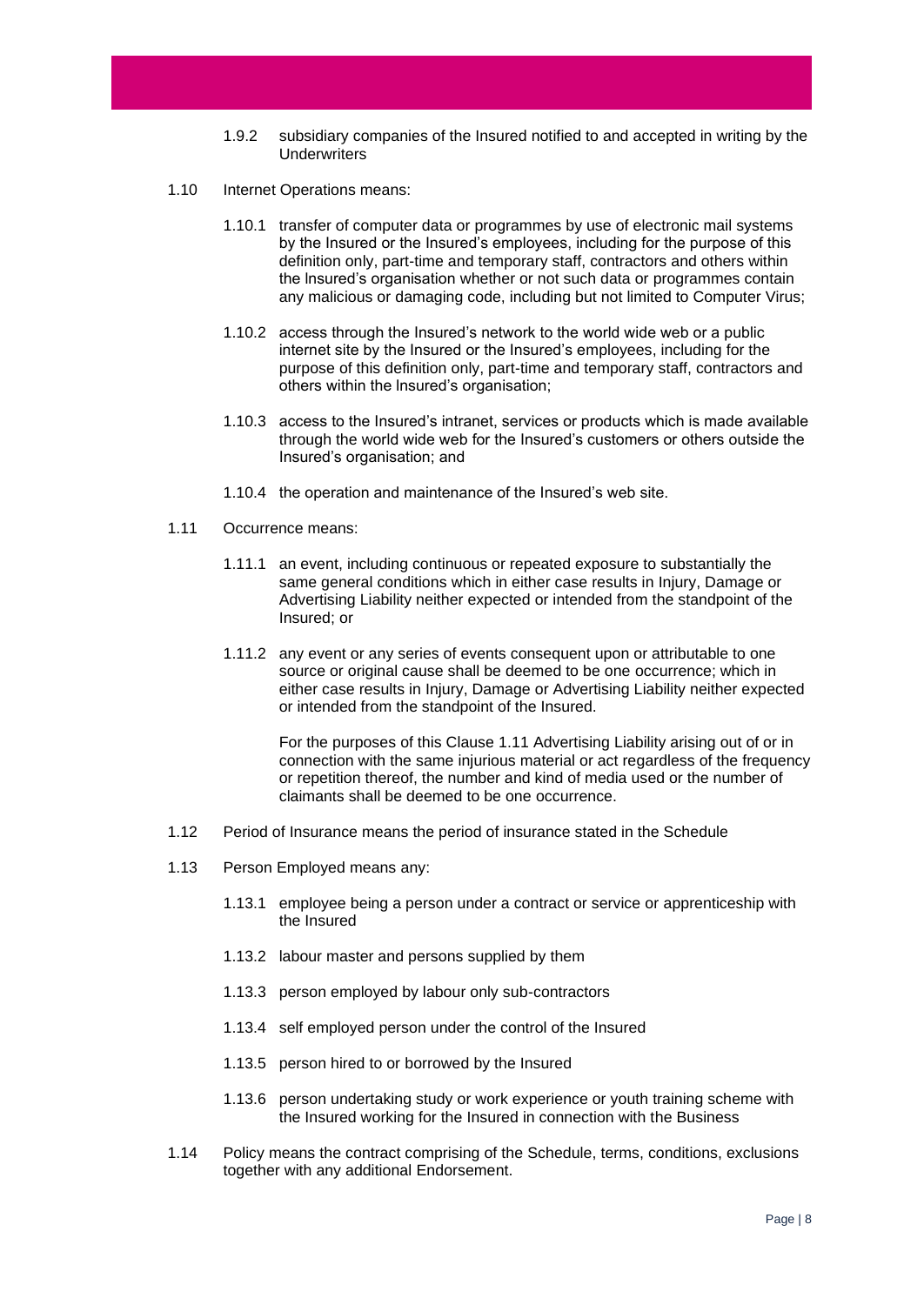- 1.15 Pollution means Pollution or contamination of the atmosphere or of any water, land, buildings or other tangible property.
- 1.16 Product means any tangible property after it has left the custody or control of the Insured which has been designed, specified, formulated, manufactured, constructed, installed, sold, supplied, distributed, treated, serviced, altered or repaired by or on behalf of the Insured.
- 1.17 Schedule means the Schedule attaching to and forming part of this Policy, including any Schedule substituted for the original Schedule.
- 1.18 Territorial Limits means the Territorial Limits stated in the Schedule.
- 1.19 Terrorism means an act, including but not limited to the use of force or violence and/or the threat thereof, of any person or group(s) of persons, whether acting alone or on behalf of or in connection with any organisation(s) or government(s), committed for political, religious, ideological or similar purposes including the intention to influence any government and/or to put the public, or any section of the public, in fear
- 1.20 Underwriters, We, Us or Our means Canopius Syndicate 4444 at Lloyd's

# <span id="page-16-0"></span>**2 Indemnity to Others**

The indemnity granted extends to:

- 2.1 managerial or supervisory Persons Employed in their business capacity for legal liabilities arising out of the performance of the business and any director or partner of the Insured in respect of private work undertaken by any Person Employed for such director or partner with the prior consent of the Insured
- 2.2 the officers, committees and members of the Insured's canteen, social, sports, medical, fire fighting, security services and welfare organisations for legal liabilities incurred in their respective capacity as such
- 2.3 any person or firm for legal liabilities arising out of the performance of a contract with the Insured constituting the provision of labour only
- 2.4 any principal for legal liabilities arising out of work carried out by the Insured under a contract or agreement in respect of which the Insured would have been entitled to indemnity under this Policy if the claim had been made against the Insured
- 2.5 the personal representatives of any person or party indemnified by reason of this Clause 2 in respect of legal liability incurred by such person or party

Provided always that that all such persons or parties shall observe, fulfil and be subject to the terms, conditions, and exclusions of this Policy as though they were the Insured.

### <span id="page-16-1"></span>**3 Cross Liabilities**

Each person or party specified as the Insured in the Schedule is separately indemnified in respect of claims made against any of them by any other such person or party subject to the Underwriters' total liability not exceeding the stated Limits of Indemnity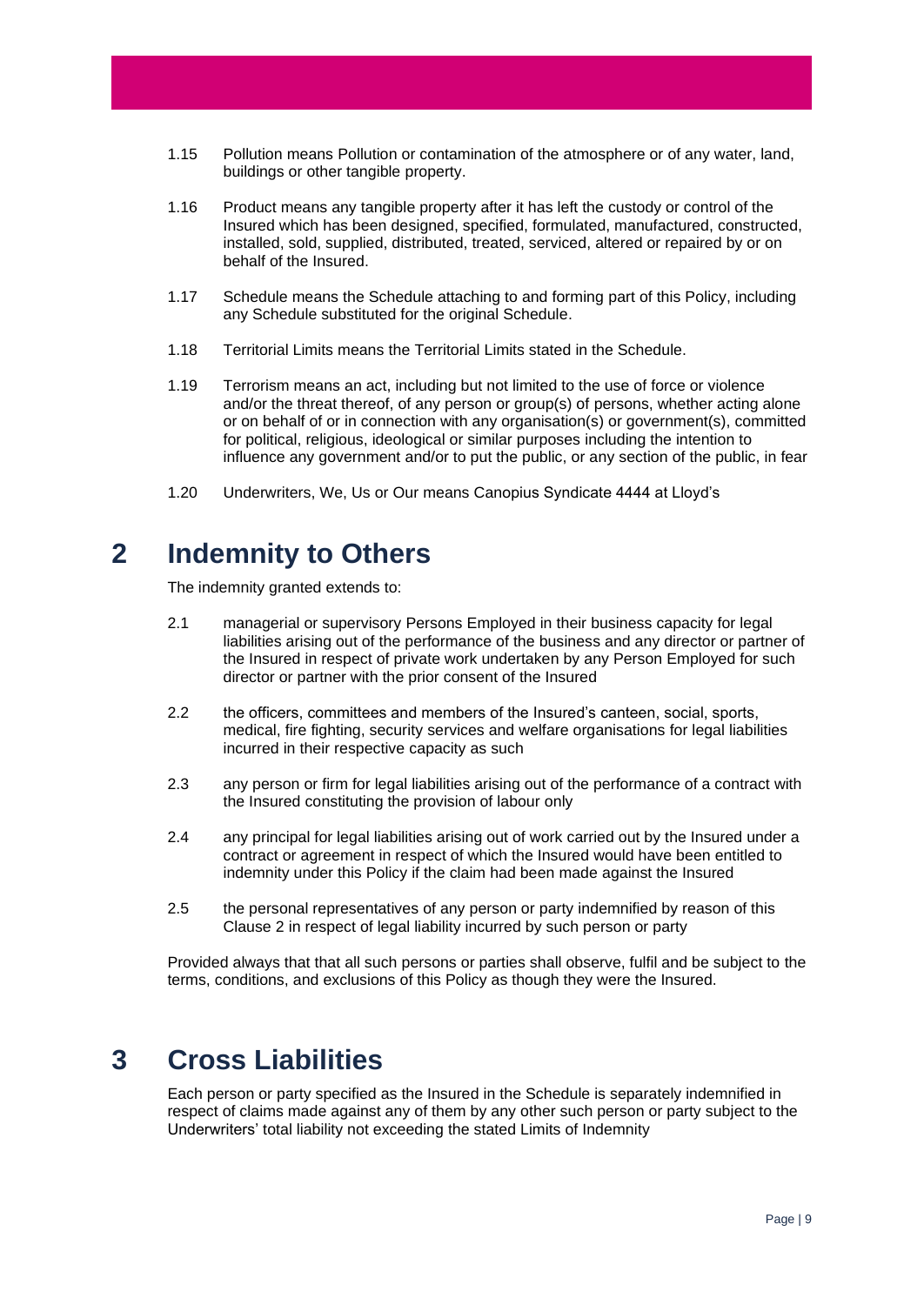# <span id="page-17-0"></span>**4 Limits of Indemnity**

SECTIONS 1, 2 and 3 – The Underwriters' total liability to pay compensation (including claimants costs and expenses) shall not exceed the sum stated in the Schedule in respect of an Occurrence. Each Section shall be subject to its own Limit of Indemnity, provided always that should the same Occurrence give rise to indemnity under more than one Section, the total amount of Underwriters liability for all claims under all Sections combined shall not exceed the single greatest Limit of Indemnity available under the Sections providing indemnity.

SECTIONS 2 AND 3 separately – The Underwriters' total liability to pay compensation (including claimants costs and expenses) shall not exceed the Limit of Indemnity in the Schedule against each Section in respect of all Occurrences combined during the Period of Insurance.

# <span id="page-17-1"></span>**5 Defence Costs**

The Underwriters' will also pay Defence Costs provided that the Underwriters' shall not be liable for any fines or penalties imposed as a consequence of any claim, suit or proceedings.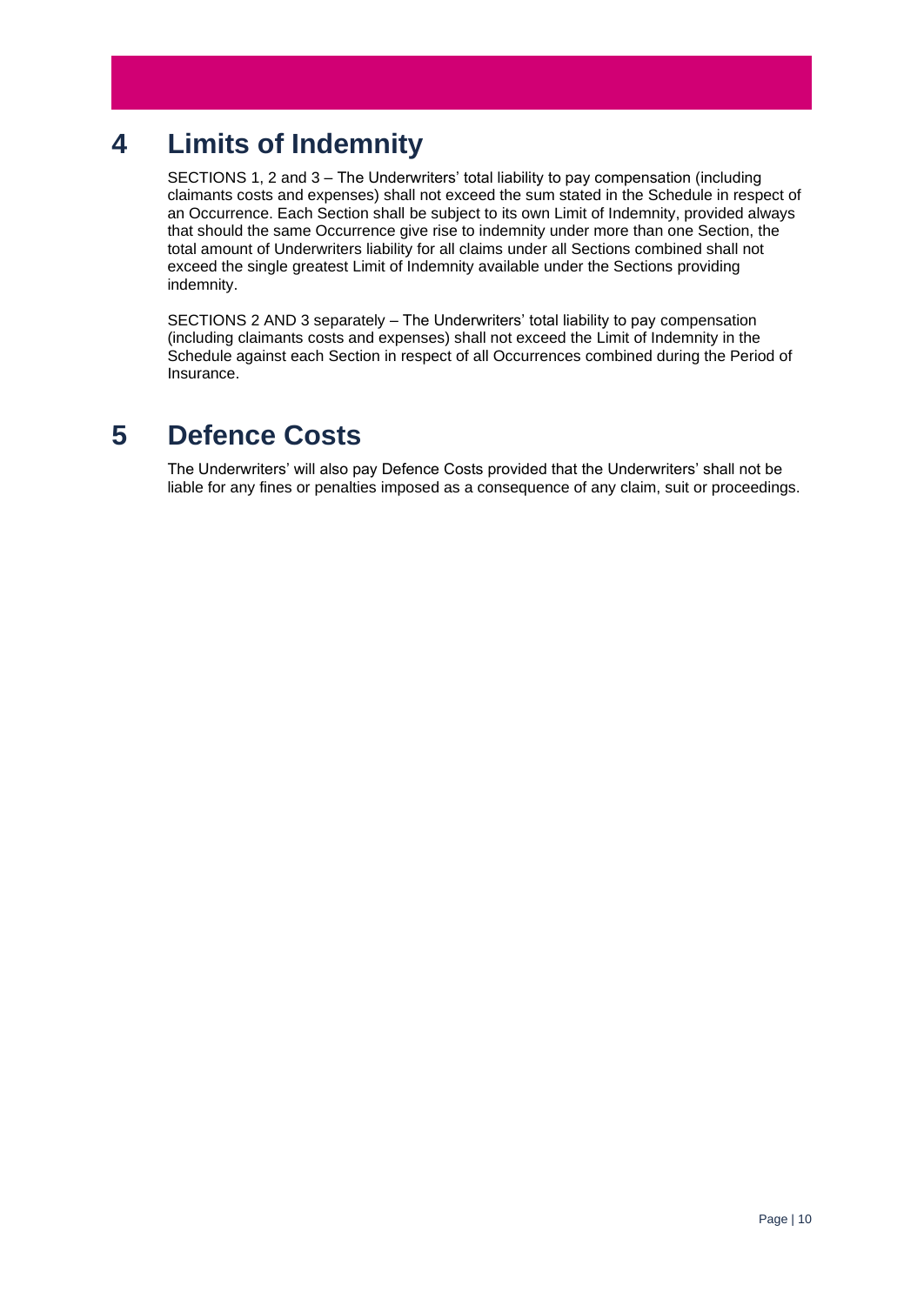### <span id="page-18-0"></span>**Section 1 – Public Liability**

### <span id="page-18-1"></span>**6 Section 1 – Indemnity**

The Underwriters will indemnify the Insured against their legal liability to pay compensation including claimants costs and expenses in respect of:

- 6.1 accidental Injury;
- 6.2 accidental Damage;
- 6.3 Advertising Liability

occurring during the Period of Insurance within the Territorial Limits in connection with the Business.

The maximum amount Underwriters will pay is the Limit of Indemnity stated in the Schedule for any one Occurrence including claimants costs, expenses and Defence Costs.

# <span id="page-18-2"></span>**7 Section 1 – Exclusions**

This Section excludes legal liability:

- 7.1 arising out of any Product
- 7.2 arising out of Pollution
- 7.3 arising out of the ownership, possession or use by or on behalf of the Insured or any person or party entitled to indemnity of any vehicle or trailer which is either registered or is required to be registered under law other than legal liability:
	- 7.3.1 arising out of the use of any tool or plant forming part of or attached to or used in connection with any motor vehicle or trailer
	- 7.3.2 arising beyond the limits of any carriageway or thoroughfare caused by the loading or unloading of any motor vehicle or trailer
	- 7.3.3 arising out of any motor vehicle or trailer temporarily in the Insured's custody or control for the purpose of parking

Provided always that no indemnity is granted against liability for which compulsory insurance or security is required by legislation or for which the government or other authority has accepted responsibility

- 7.4 arising out of the ownership, possession or use by or on behalf of the Insured of any aircraft or other aerial device, hovercraft, offshore installation, rig, platform or watercraft (other than watercraft not exceeding 10 metres in length whilst on inland waterways)
- 7.5 for Damage to property owned, leased to, hired by, under hire purchase, on loan to, held in trust by or otherwise in the Insured's care, custody or control other than:
	- 7.5.1 clothing and personal effects of Persons Employed and visitors
	- 7.5.2 premises (including contents therein) temporarily occupied by the Insured for work therein or thereon but no indemnity shall be granted for Damage to that part of the property on which the Insured is or has been working and which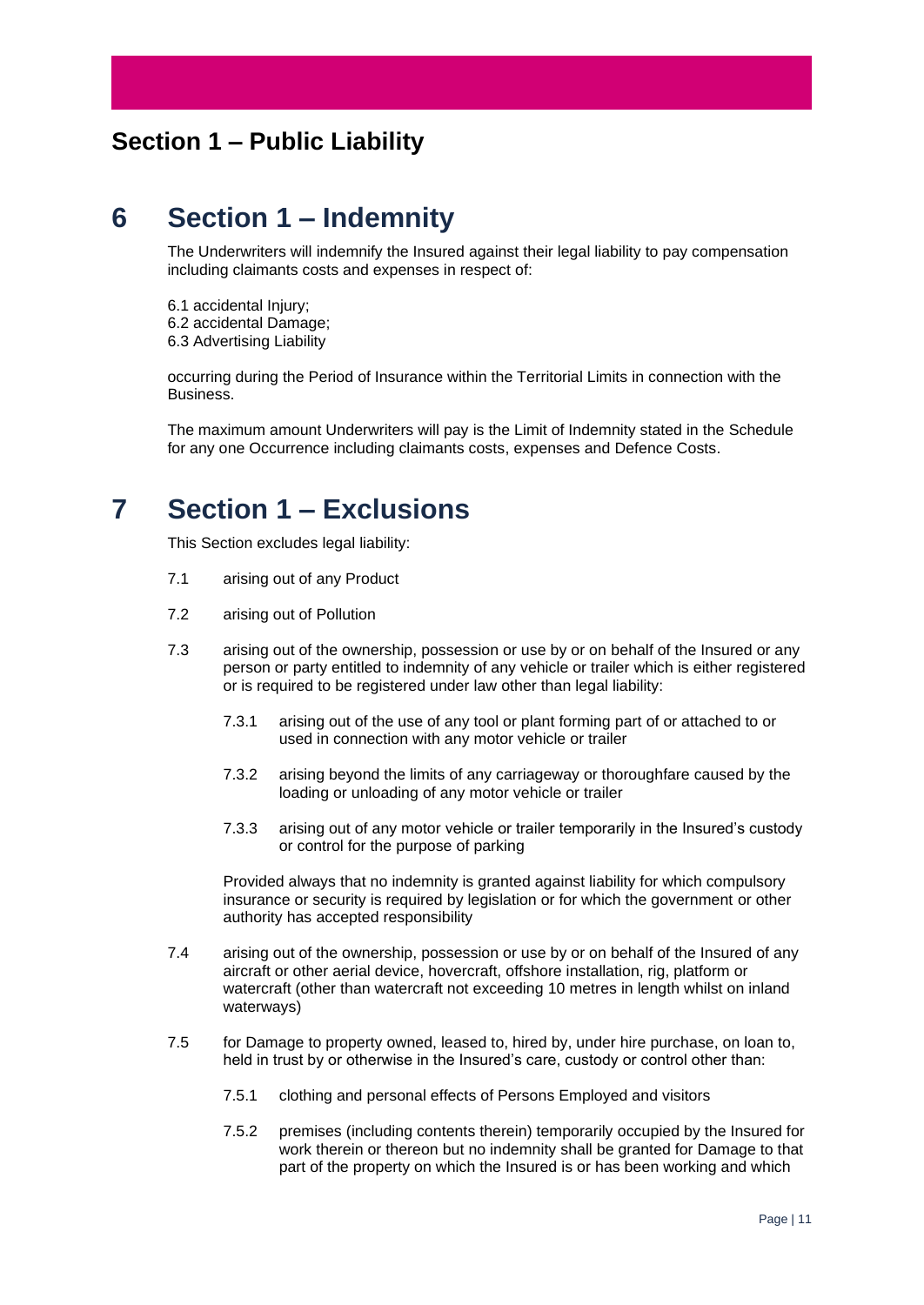arises out of such work

7.5.3 premises tenanted by the Insured but always excluding liability for Damage

7.5.3.1 arising out of any perils which the tenancy agreement requires the Insured to insure against or;

7.5.3.2 to any property which the tenancy agreement requires the Insured to insure or be responsible for under contract;

except if such Damage is the proven consequence of the Insured's own negligence

- 7.5.4 motor vehicles in a car park, unless the car park is owned or operated by the Insured for reward
- 7.5.5 other property in the Insured's care, custody or control (except while undergoing any process or being worked upon) for which the Insured has not assumed any responsibility to obtain insurance, subject to a sub limit of \$1,000,000 for any one Occurrence and in the aggregate during the Period of Insurance
- 7.6 arising out of breach of professional duty or wrongful or inadequate advice given separately for a fee

### <span id="page-19-0"></span>**Section 2 – Products Liability**

### <span id="page-19-1"></span>**8 Section 2 – Indemnity**

The Underwriters will indemnify the Insured against their legal liability to pay compensation including claimants costs and expenses in respect of:

8.1 accidental Injury; 8.2 accidental Damage; 8.3 Advertising Liability

occurring during the Period of Insurance arising out of any Product supplied by the Insured within the Territorial Limits in connection with the Business.

The maximum amount Underwriters will pay is the Limit of Indemnity stated in the Schedule for any one Occurrence in total including claimants costs, expenses and Defence Costs.

### <span id="page-19-2"></span>**9 Section 2 – Exclusions**

This Section excludes legal liability:

- 9.1 arising out of Pollution
- 9.2 for costs incurred in the repair, reconditioning or replacement of any Product or part thereof which is or alleged to be defective
- 9.3 arising out of the recall of any Product or part thereof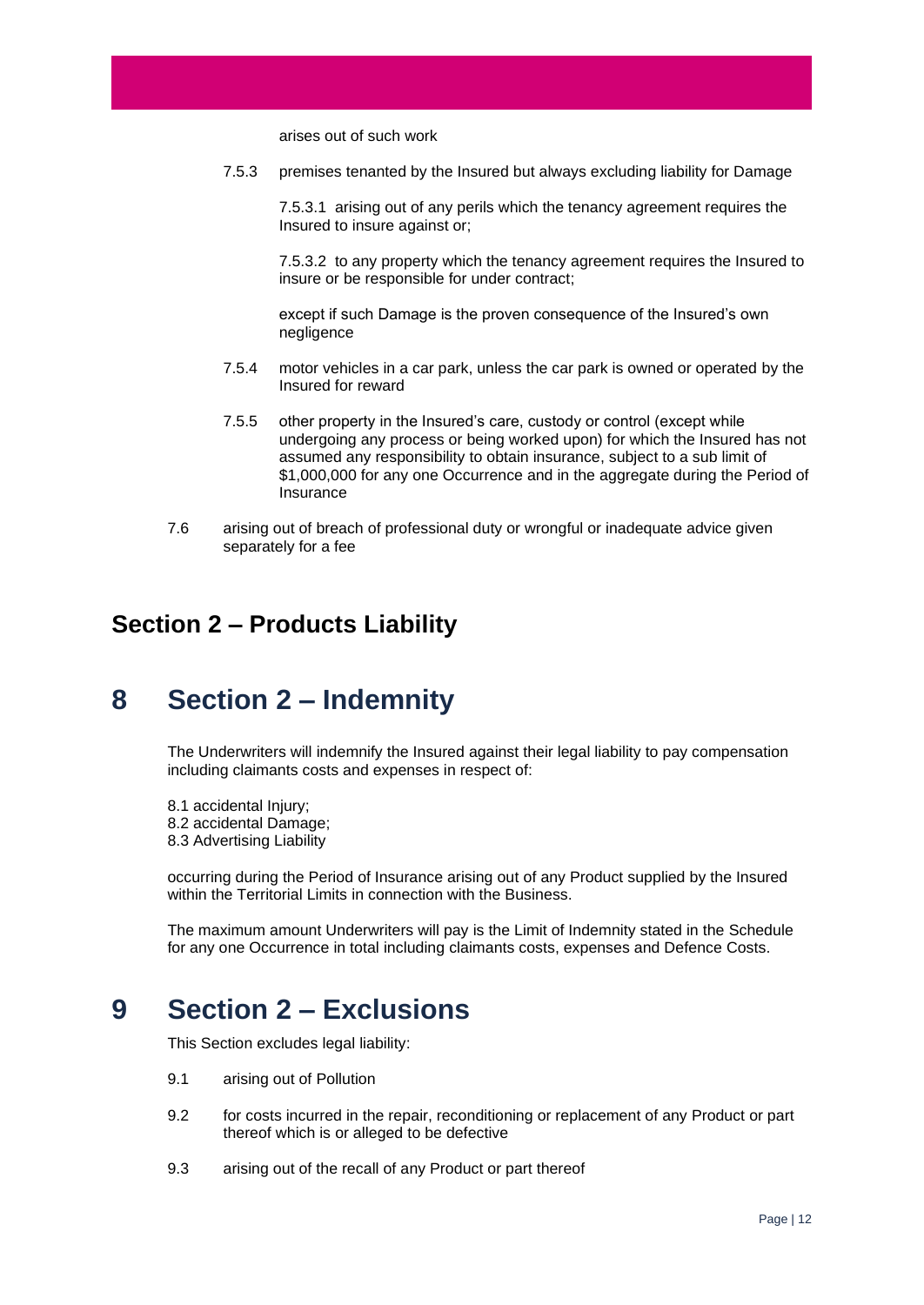- 9.4 arising out of any Product which with the Insured's knowledge is intended for incorporation into the structure, machinery or controls of any aircraft, other aerial device, hovercraft or watercraft
- 9.5 arising by virtue of a contract or agreement other than a warranty of fitness or quality of the Insured's Products established or implied by virtue of the Sale of Goods Act or equivalent legislation or a warranty that work done will be performed in a workmanlike manner

### <span id="page-20-0"></span>**Section 3 – Pollution Liability**

## <span id="page-20-1"></span>**10 Section 3 – Indemnity**

The Underwriters will indemnify the Insured against their legal liability to pay compensation including claimants costs and expenses in respect of:

10.1 accidental Injury; 10.2 accidental Damage; 10.3 Advertising Liability

occurring during the Period of Insurance within the Territorial Limits in connection with the Business and arising out of Pollution which was the direct result of a sudden, identifiable, unintended and unexpected event occurring in its entirety at a specific time and place during the Period of Insurance.

The maximum amount Underwriters will pay is the Limit of Indemnity stated in the Schedule for any one Occurrence in total including claimants costs, expenses and Defence Costs

# <span id="page-20-2"></span>**11 Section 3 – Exclusions**

This Section is subject to the Exclusions of Sections 1 and 2 other than 7.2 (as regards Pollution) and 9.1 and also excludes legal liability for:

- 11.1 Damage to premises presently or at any time previously owned or tenanted by the Insured
- 11.2 Damage to land or water within the boundaries of or below any land or premises presently or at any time previously owned or leased by the Insured
- 11.3 Damage caused or contributed to by the Insured's failure to take reasonable precautions to prevent Pollution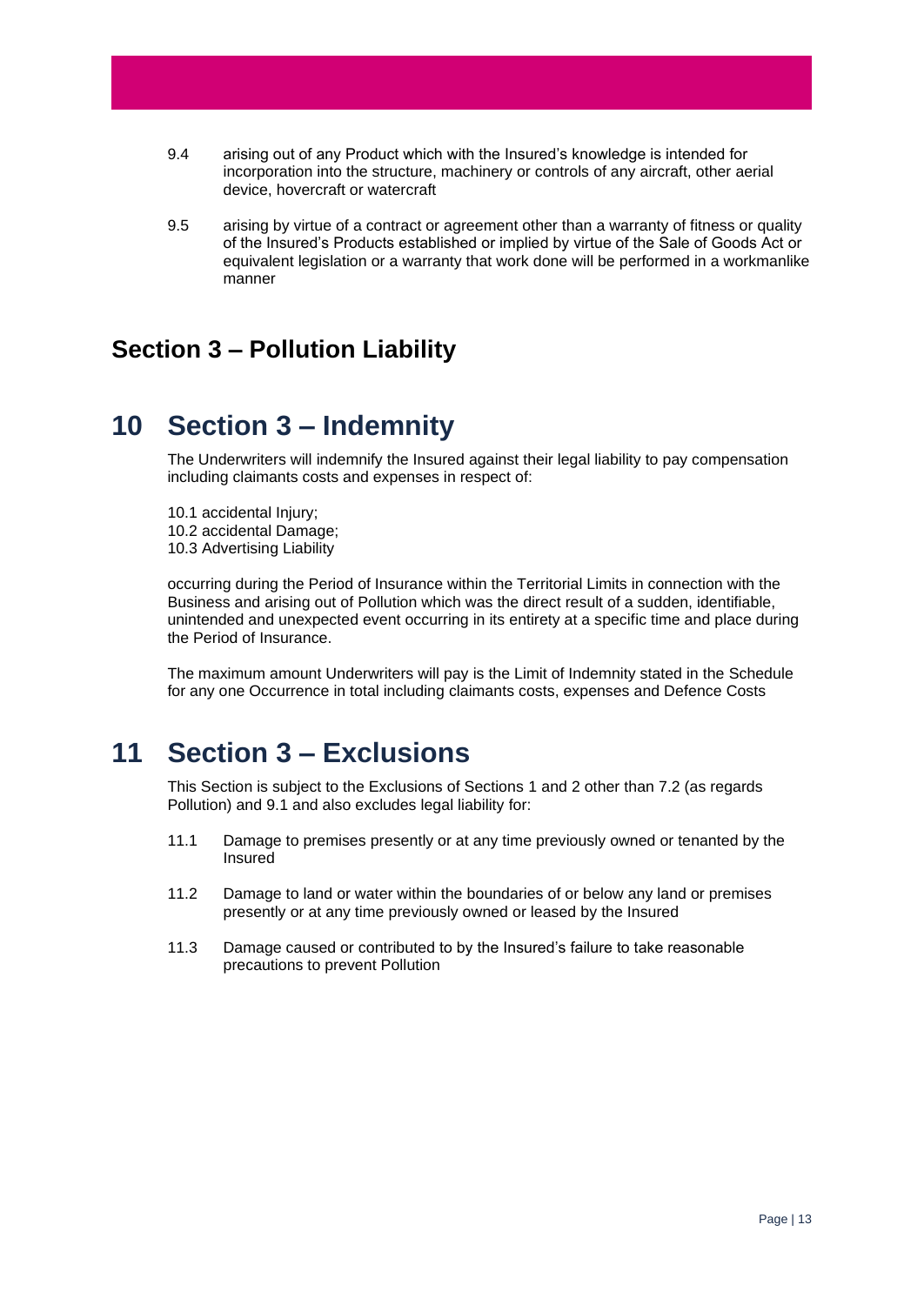# <span id="page-21-0"></span>**12 Exclusions applicable to all Sections of the Policy**

This Policy excludes legal liability:

- 12.1 for Advertising Liability caused by or arising out of:
	- 12.1.1 statements made at the Insured's discretion with the knowledge such statements are false;
	- 12.1.2 failure of performance of contract, however this exclusion does not apply to claims for unauthorised appropriation of advertising ideas contrary to an implied contract;
	- 12.1.3 any incorrect description of the Insured's Products or services
	- 12.1.4 any error in the advertised price of the Insured's Products or services
	- 12.1.5 failure of the Insured's Products or services to conform with advertised performance, quality, fitness or durability;
- 12.2 for or arising out of the deliberate, conscious or intentional disregard by the Person Employed to take all reasonable steps to prevent or reduce Injury or Damage
- 12.3 for or arising out Injury to a Person Employed where such Injury arises out of and in the course of employment by the Insured or any liability arising out of the Workers' Compensation Act or any similar legislation anywhere in the world
- 12.4 for or arising out of liquidated damages clauses, penalty clauses or performance warranties unless it is proven that liability would have attached in the absence of such clauses or warranties
- 12.5 directly or indirectly occasioned by, happening through or in consequence of war, invasion, act of foreign enemy, hostilities (whether war be declared or not), civil war, rebellion, revolution, insurrection or military or usurped power
- 12.6 directly or indirectly caused by or contributed to by or arising out of:
	- 12.6.1 ionising radiations or contamination by radioactivity from any nuclear fuel or from any nuclear waste from the combustion of nuclear fuel
	- 12.6.2 the radioactive, toxic, explosive or other hazardous properties of any explosive nuclear assembly or it's nuclear component
- 12.7 for any award of punitive or exemplary damages whether as fines, penalties, multiplication of compensatory awards or damages
- 12.8 for the Deductible stated in the Schedule in respect of the first amount of each **Occurrence**
- 12.9 arising from circumstances known to the Insured or which the Insured ought reasonably to have known prior to the inception date of this Policy.
- 12.10 for any loss directly or indirectly caused by, in connection with or contributed to by or arising from asbestos or asbestos products or asbestos contained in any Products.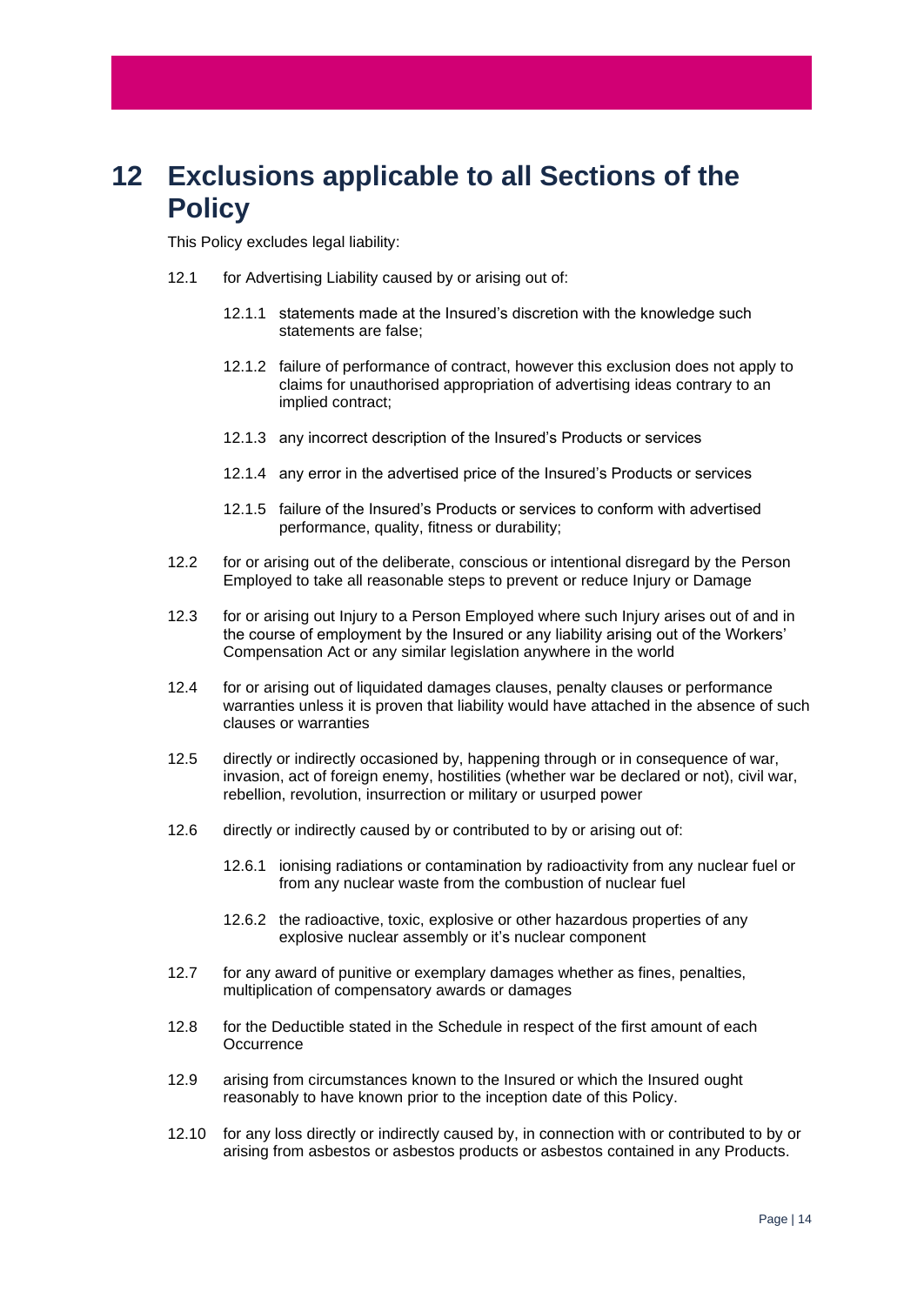12.11 for loss, Injury, Damage, cost or expense of whatsoever nature directly or indirectly caused by, resulting from Terrorism regardless of any other cause or event contributing concurrently or in any other sequence to the loss

This exclusion also applies to loss, Injury, Damage, cost or expense of whatsoever nature directly or indirectly caused by, resulting from or in connection with any action taken in controlling, preventing, suppressing or in any way relating to Terrorism

If the Underwriters allege that by reason of this exclusion, any loss, Injury, Damage, cost or expense is not covered by this insurance the burden of proving the contrary shall be upon the Insured

In the event any portion of this clause is found to be invalid or unenforceable, the remainder shall remain in full force and effect.

- 12.12 for any amount in respect of loss of use of tangible property which has not been damaged, lost or destroyed as a result of:
	- 12.12.1 a delay in or lack of performance by or on behalf of an Insured in respect of any contract or agreement; or
	- 12.12.2 the failure of the Products to meet the level of performance, quality, fitness or durability expressly or implied warranted or represented by an Insured

However, Exclusion 12.12.2 does not apply to loss of use of other tangible property resulting from the sudden and accidental damage to or destruction of the Products after such Products have been put to use by any person or organisation other than the Insured.

- 12.14 for any liability of whatsoever nature directly or indirectly caused by, in connection with or contributed to by or arising from:
	- 12.14.1 the Insured's Internet Operations; or
	- 12.14.2 damage to computer data or programs and their storage media arising directly or indirectly out of or caused by, through or in connection with:
		- (a) the use of any computer hardware or software;

(b) the provision of computer or telecommunication services by the Insured or on the Insured's behalf; or

(c) the use of computer hardware or software belonging to any third party, whether authorised or unauthorised including Damage caused by any Computer Virus.

However, this exclusion does not apply to:

(i) Injury, Damage or Advertising Liability arising out of any material which is already in print by the manufacturer in support of any of its Products, including but not limited to Product use and safety instructions or warnings, and which is also reproduced on its site; or

(ii) liability which arises irrespective of the involvement of the Insured's Internet Operations.

12.15 for any liability or obligation assumed by the Insured under any agreement or contract except to the extent that: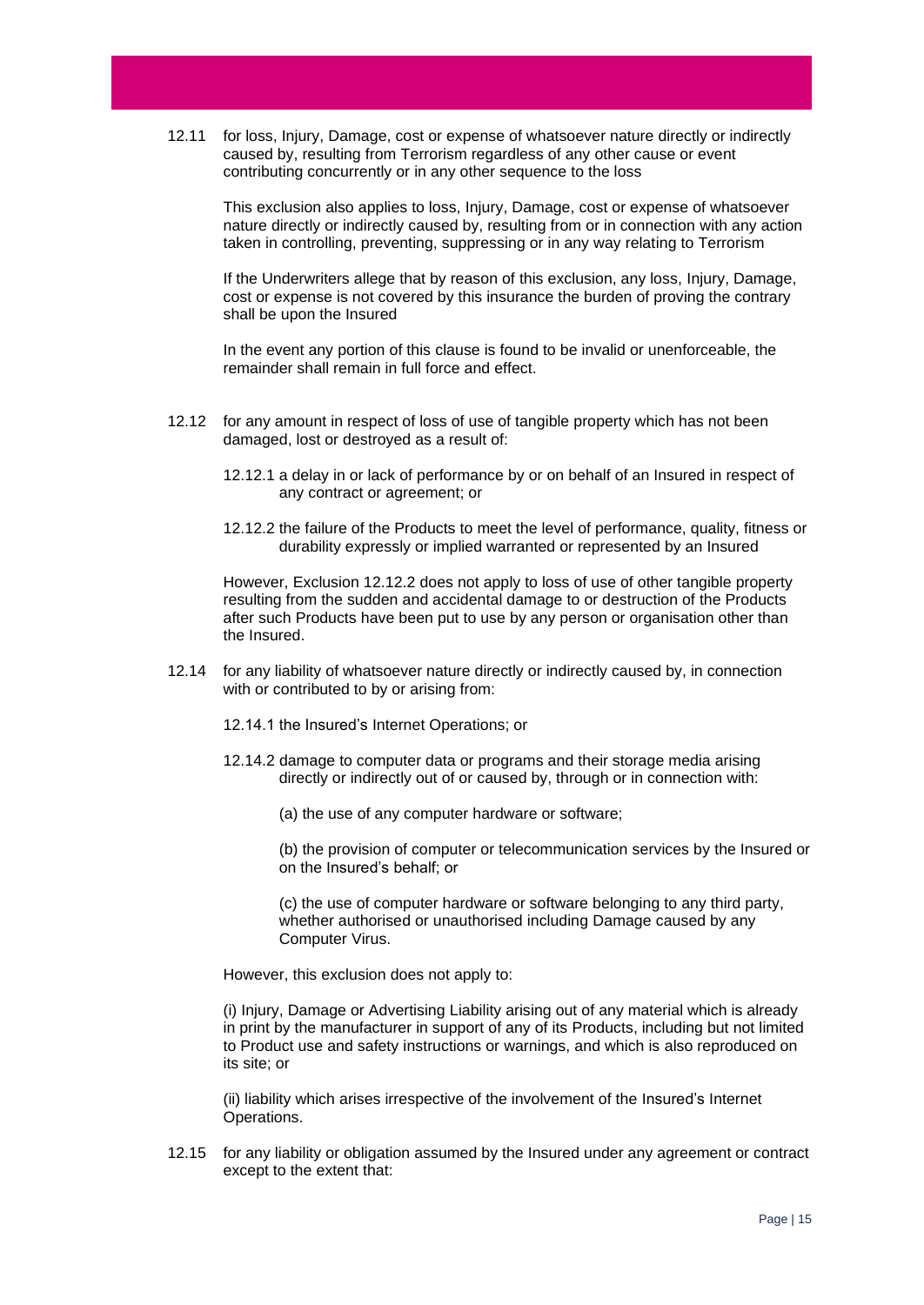12.15.1 the liability or obligation would otherwise have been implied by law; or

12.15.2 the liability or obligation arises from a provision in a contract for lease of real or personal property other than a provision which obliges the Insured to effect insurance or provide indemnity; or

12.15.3 the liability or obligation is assumed by the Insured under any warranty under the requirement of federal or state legislation in respect to product safety; or

12.15.4 the liability or obligation is assumed under those agreements specified in the **Schedule** 

# <span id="page-23-0"></span>**13 General Conditions applicable to all Sections of the Policy**

- 13.1 The Insured shall as soon as practicable after becoming aware give notice in writing to the Underwriters of any Occurrence that may give rise to a claim under this Policy and shall give all such additional information as the Underwriters may require. Every claim, writ, summons, notice of adjudication, referral notice or process and all documents relating thereto shall be forwarded to the Underwriters as soon as practicable after being received.
- 13.2 No admission, offer, promise or payment shall be made or given by or on behalf of the Insured without written consent of the Underwriters, who shall be entitled to take over and conduct in the name of the Insured the defence or settlement of any claim or to prosecute in the name of the Insured for their own benefit any claim for indemnity or damages or otherwise and shall have full discretion in the conduct of any proceedings and in the settlement of any claim and the Insured shall give all such information and assistance as the Underwriters may reasonably require.
- 13.3 The Underwriters may at any time pay to the Insured in connection with any claim or series of claims under this Policy to which a Limit of Indemnity applies the amount of such Limit (after deduction of any sums already paid) or any lesser amount for which such claim or claims can be settled and upon such payment being made the Underwriters shall relinquish the conduct and control of and be under no further liability in connection with such or claims.
- 13.4 The Insured shall as soon as practicable after becoming aware give notice in writing to the Underwriters of any alteration or circumstance which materially affects the risks insured under this Policy and until the Underwriters are advised of such alteration or circumstance and shall have expressly agreed in writing to accept liability for such altered risk and the Insured has paid or agreed to pay any reasonable additional premium, if any, required, having regard to the nature of the risk being assumed, the Underwriters shall not be liable in respect of any claim or claims due wholly or partially to any such alteration or circumstance.
- 13.5 Where the premium is provisionally based on the Insured's estimates, the Insured shall keep accurate records and within 90 days of expiry of the Period of Insurance declare such particulars as the Underwriters require. The premium shall then be adjusted and any difference paid or allowed to the Insured as the case may be subject to any minimum premium that may apply. Failure to declare such particulars to the Underwriters shall entitle the Underwriters to estimate if they so wish such